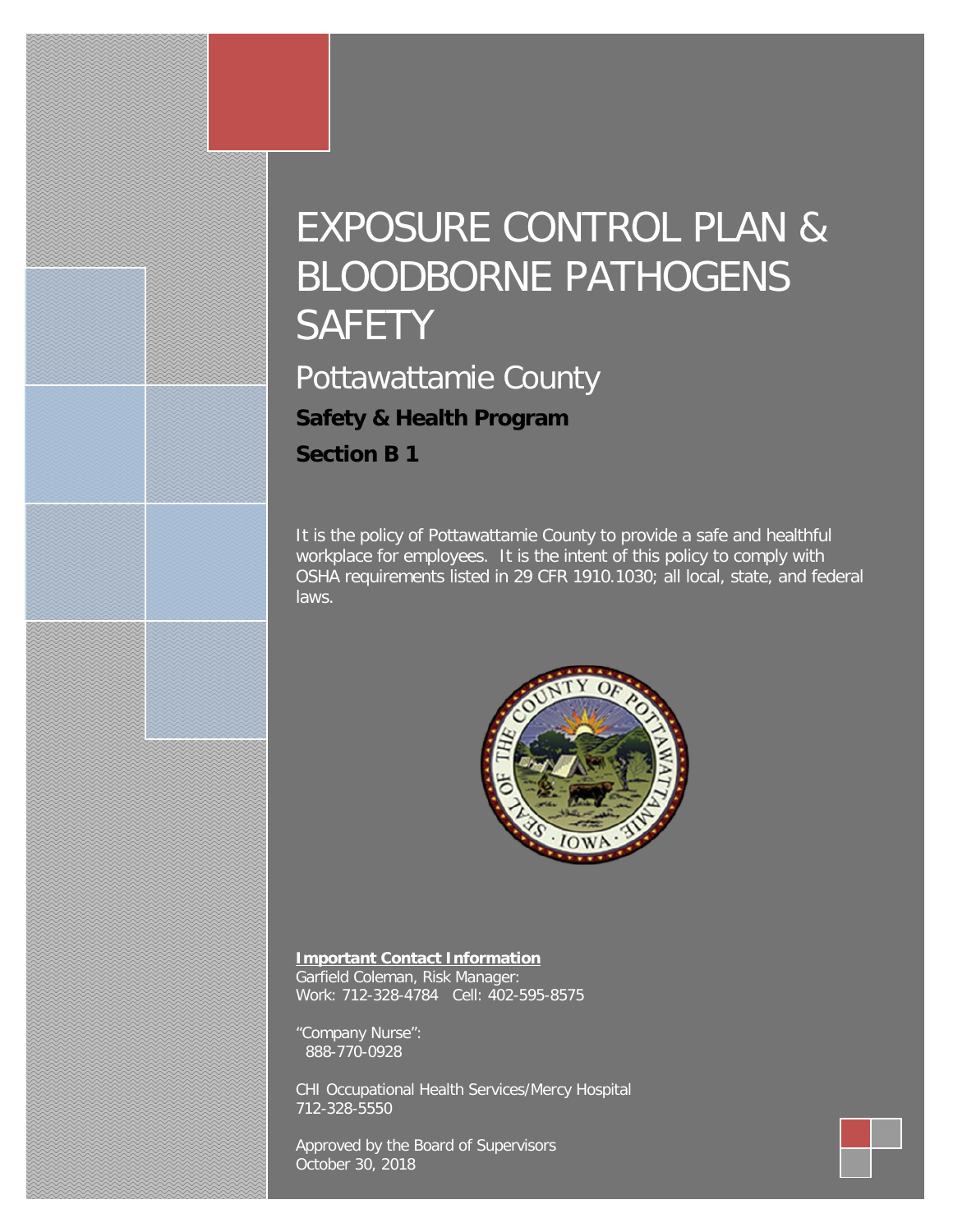## **EXPOSURE CONTROL PLAN**

### **TABLE OF CONTENTS**

| I.                                                                                                                                                                                    |                                                                                                                                                                                                                                                                                         |  |  |  |
|---------------------------------------------------------------------------------------------------------------------------------------------------------------------------------------|-----------------------------------------------------------------------------------------------------------------------------------------------------------------------------------------------------------------------------------------------------------------------------------------|--|--|--|
| Π.                                                                                                                                                                                    |                                                                                                                                                                                                                                                                                         |  |  |  |
| III.                                                                                                                                                                                  |                                                                                                                                                                                                                                                                                         |  |  |  |
| IV.                                                                                                                                                                                   |                                                                                                                                                                                                                                                                                         |  |  |  |
| V.                                                                                                                                                                                    | A. Universal Precautions.<br><b>B.</b> Engineering Controls<br>C. Work Practice Controls<br>D. Personal Protective Equipment<br>E. Housekeeping/Clean Up Procedures<br>F. Disposal of Medical Waste Materials                                                                           |  |  |  |
| VI.                                                                                                                                                                                   |                                                                                                                                                                                                                                                                                         |  |  |  |
| VII.                                                                                                                                                                                  |                                                                                                                                                                                                                                                                                         |  |  |  |
| VIII.                                                                                                                                                                                 | Exposure Incident & Post - Exposure Evaluation and Follow Up 13<br>A. Exposure Incident<br>B. Post-Exposure Evaluation & Follow-Up<br>C. Administration of Post-Exposure Evaluation and Follow-Up<br>D. Procedures for Evaluating the Circumstances Surrounding<br>an Exposure Incident |  |  |  |
| IX.                                                                                                                                                                                   |                                                                                                                                                                                                                                                                                         |  |  |  |
| Χ.                                                                                                                                                                                    | A. Training Records<br><b>B.</b> Medical Records<br>C. OSHA Recordkeeping                                                                                                                                                                                                               |  |  |  |
| XI.                                                                                                                                                                                   |                                                                                                                                                                                                                                                                                         |  |  |  |
| <b>MODEL FORMS</b><br>Exposure Incident Investigation Form<br>Appendix A:<br><b>Witness Statement</b><br>Appendix B:<br>Appendix C:<br>Post Exposure Evaluation & Follow Up Checklist |                                                                                                                                                                                                                                                                                         |  |  |  |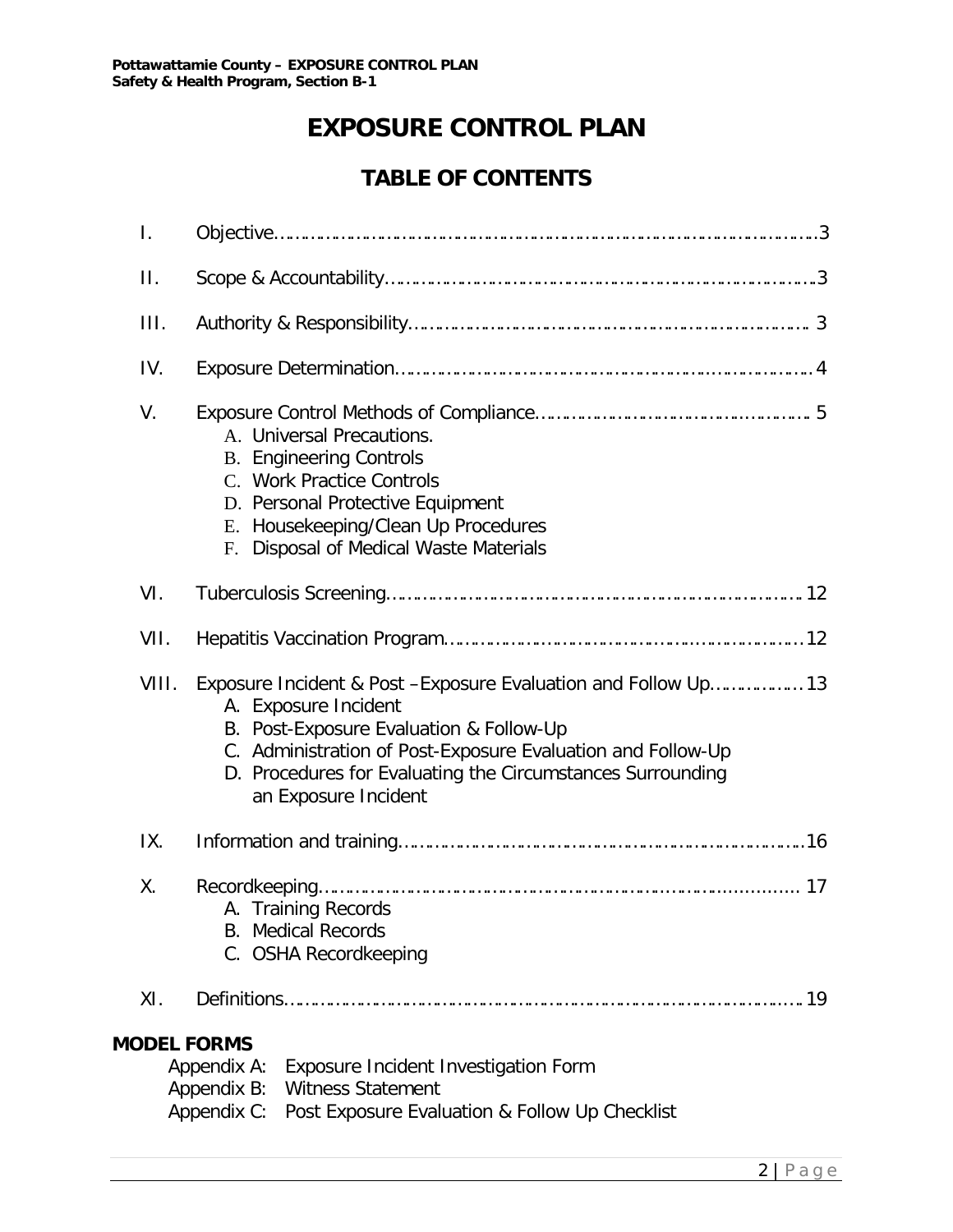## **EXPOSURE CONTROL PLAN**

#### **I. Objective**

It is the policy of Pottawattamie County to provide a safe and healthful workplace for our employees. In pursuit of this goal, the following Exposure Control Plan (ECP) will provide a method to safeguard our employees from being occupationally exposed to blood and other potentially infectious materials during the course of employment. It is also the intent of this policy to comply with OSHA requirements listed in 29 CFR 1910.1030; all local, state, and federal laws.

#### **II. Scope & Applicability**

For the purpose of this policy and as defined by OSHA an exposure or exposure incident means a specific eye, mouth, other mucous membrane, non-intact skin, or parenteral contact with blood or other potentially infectious materials that results from the performance of an employee's duties.

The Exposure Control Plan applies to all County employees that may have the potential for being exposed to blood and other potentially infectious materials in the workplace. This policy also applies to employees who are directly responsible for the cleanup of an incident site after an accident or injury.

#### **III. Authority & Responsibility**

#### **A. Risk Management is responsible for:**

- 1. The **Risk Manager** has been designated as the Infectious Control Officer for the County.
- 2. Risk Management is responsible for the implementation of the ECP and will maintain, review, and update the ECP at least annually, and whenever necessary to include new or modified tasks and procedures.
- 3. The Risk Manager is responsible for training, documentation of training, and making the written ECP available to employees, Iowa OSHA, and NIOSH representatives.

#### **B. Department and Supervisors are responsible for:**

- 1. Departments and Supervisors are responsible for identifying potential exposures and exposure control in their respective areas.
- 2. Working directly with the employees to ensure that proper exposure control measures are followed.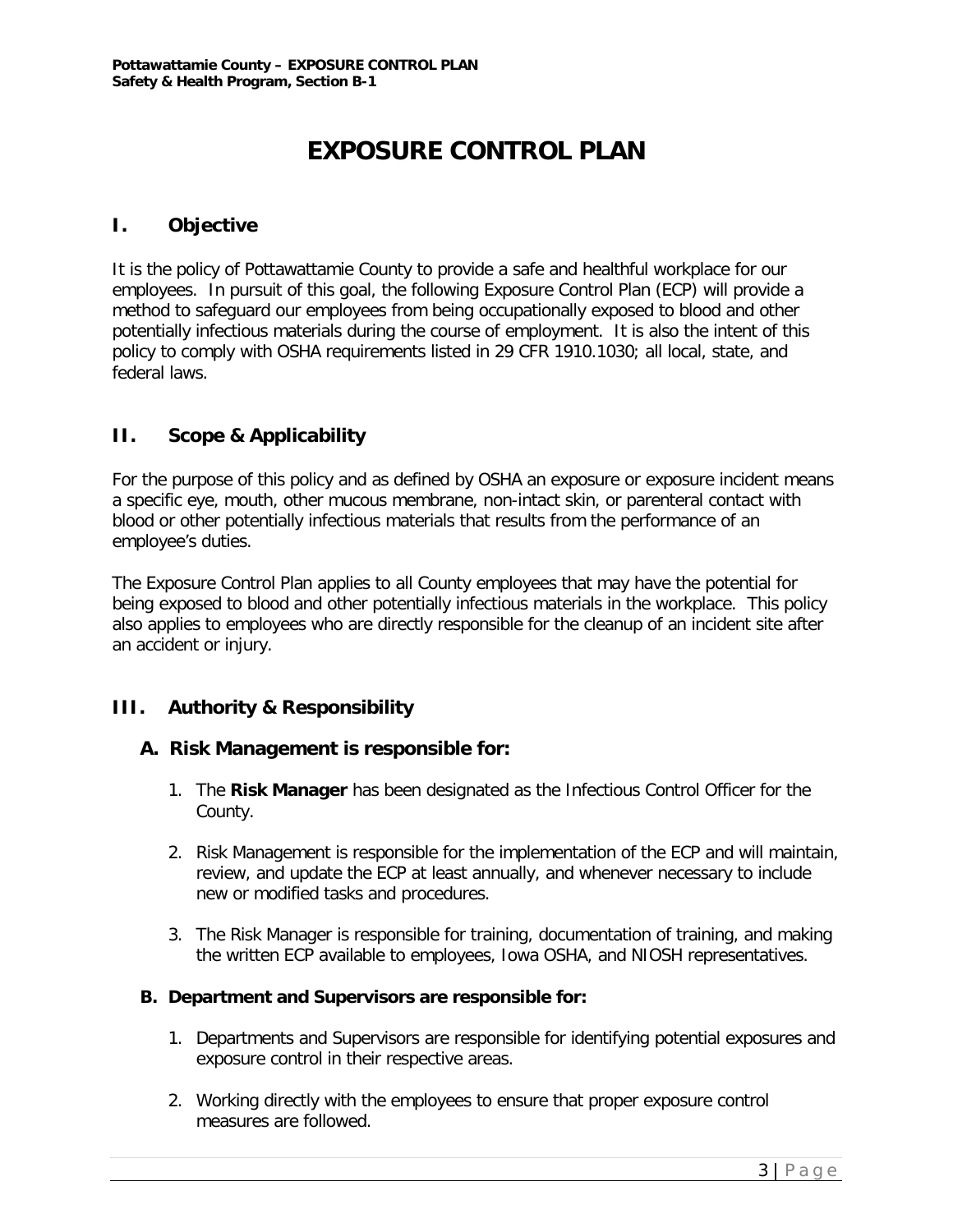3. Providing and maintaining all necessary personal protective equipment (PPE), engineering controls (i.e. sharps containers), labels, and red bags as required by OSHA standards and ensure that adequate supplies of the equipment are available in the appropriate sizes.

#### **C. Departmental Safety Committees are responsible for:**

- 1. Assisting the Risk Manager with annual review of the ECP.
- 2. Reviewing job tasks and responsibilities for those job classifications that may be at a higher risk of an exposure incident.

#### **D. Employees are responsible for:**

- 1. Knowing what tasks, if any, they perform that have the potential for occupational exposure.
- 2. Attending the bloodborne pathogens training sessions.
- 3. Planning and conducting all operations in accordance with work practice controls.
- 4. Developing good personal hygiene habits in the workplace.

#### **IV. EXPOSURE DETERMINATION**

OSHA requires employers to conduct a study of job classifications to determine which employees may incur occupational exposure to potentially infectious materials. The exposure determination is made without regard to the use of personal protective devices. All County employees have the potential for an exposure incident as a result of working with the general public, however, the following job classifications have been identified as those that would be at more risk of exposure to bloodborne pathogens and other potentially infectious materials during the course of fulfilling their job requirements.

| <b>Job Title</b>                      | <b>Department</b>       |
|---------------------------------------|-------------------------|
| Sworn Deputies/All Ranks              | Sheriff's Office        |
| Crime Scene Technician                | <b>Sheriff's Office</b> |
| Evidence Technician                   | <b>Sheriff's Office</b> |
| Civilian Office Staff                 | Sheriff's Office        |
| <b>Entry Security Personnel</b>       | Sheriff's Office        |
| <b>Detention Officers/Supervisors</b> | Sheriff's Office        |
| Assistant Jail Administrator          | Sheriff's Office        |
| Jail Administrator                    | <b>Sheriff's Office</b> |
| <b>Registered Nurse</b>               | Sheriff's Office        |
| Park Ranger                           | Conservation            |
| Chief Medical Examiner Investigator   | <b>Medical Examir</b>   |
| On-Call Medical Examiner Investigator | <b>Medical Examir</b>   |
|                                       |                         |

Examiner Examiner

4 | Page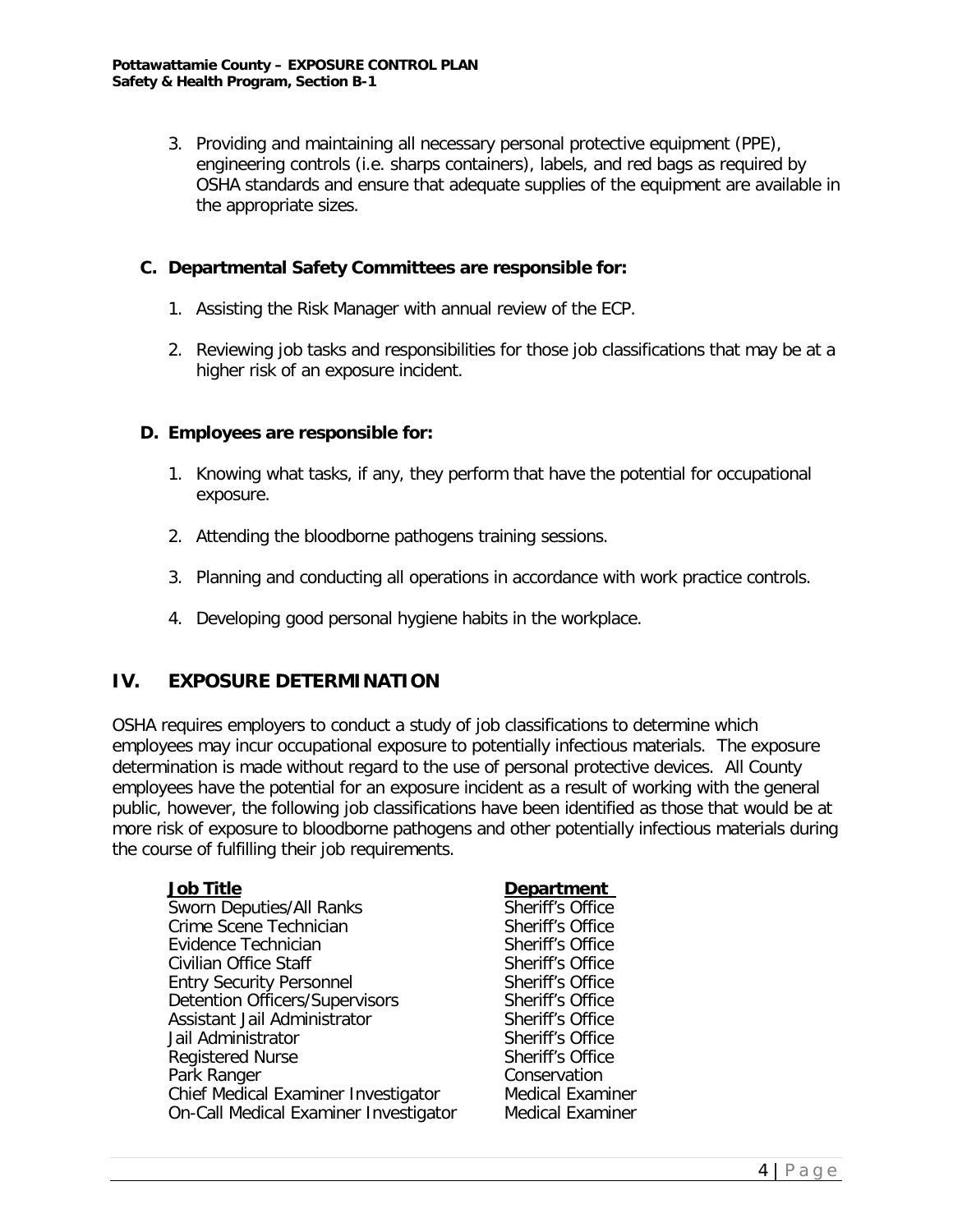**Job Title Department** Maintenance Worker Sheriff's Office/B&G Courthouse<br>
Maintenance Superintendent Sheriff's Office/B&G Courthouse Maintenance Superintendent Sheriff's Office/B&G Courthouse<br>Custodian Sheriff's Office/B&G Courthouse Custodian<br>Buildings & Grounds Director **Sheriff's Office/B&G Courthouse**<br>Buildings & Grounds Courthouse Community Services Director<br>
Community Services Supervisor<br>
Community Services Supervisor<br>
Community Services Community Services Supervisor<br>Service Coordinator Jail Service Coordinator<br>Mental Health Advocate Veteran's Affairs Director<br>Case Worker I Case Worker I Veteran's Affairs Case Worker II and the Case Worker II and the Case Worker III and the Veteran's Affairs<br>Case Worker III and the Veteran's Affairs

Animal Control Officer **Planning/Division of Public Health**<br>
On-Call Animal Control Officer **Planning/Division of Public Health** On-Call Animal Control Officer **Planning/Division of Public Health**<br>Recycle Center Manager **Planning/Division of Public Health** Recycle Center Manager **Planning/Division of Public Health**<br>Recycle Center Operator **Planning/Division of Public Health** Recycle Center Operator **Planning/Division of Public Health**<br>Recycle Center Attendant Planning/Division of Public Health Recycle Center Attendant **Planning/Division of Public Health**<br>Public Health Administrator Planning/Division of Public Health Public Health Administrator Fublic Health Public Health<br>Public Health & CTR Nurse Planning/Division of Public Health Public Health & CTR Nurse **Planning/Division of Public Health**<br>
Environmental Health Inspector Planning/Division of Public Health Environmental Health Inspector **Financial Planning/Division of Public Health**<br> **Environmental Health Coordinator** Planning/Division of Public Health Environmental Health Coordinator **Planning/Division of Public Health**<br>Maintenance Worker **Property** Sheriff's Office/B&G Courthouse Buildings & Grounds Courthouse<br>Community Services Community Services<br>Community Services Community Services<br>Veteran's Affairs Veteran's Affairs

#### **V. EXPOSURE CONTROL METHODS OF COMPLIANCE**

In order to effectively eliminate or minimize an exposure to bloodborne pathogens or other potentially infectious materials in the workplace, the following exposure control methods of compliance shall be adhered to.

#### **A. Universal Precautions**

Universal precautions, an approach to infection control, is based on the premise that all human blood and certain human body fluids should be handled as if known to be infectious for Human Immunodeficiency Virus (HIV), Hepatitis B virus (HBV), and other blood borne pathogens. HIV and HBV can be found in blood, semen, vaginal secretions, and breast milk. Other body fluids such as feces, urine, vomitus, nasal secretions, sputum and saliva may contain infectious germs that cause other diseases such as Hepatitis A (HAV). Since it is not always possible to know when blood or body fluids are infectious, all fluids should be handled as if infectious. Therefore, all employees should observe the following universal procedures for the prevention of infectious disease.

1. Employees shall wear disposable waterproof gloves (Nitrile) whenever there is direct hand contact with blood, other body fluids, or items and surfaces contaminated by such. This applies to incidents including, but not limited to: caring for nosebleeds, cuts, cleaning up spills, or handling clothes soiled by blood or body fluids. After use, employees shall remove the gloves without touching the outside surface, and dispose of them in a designated plastic lined waste container. Do NOT reuse gloves.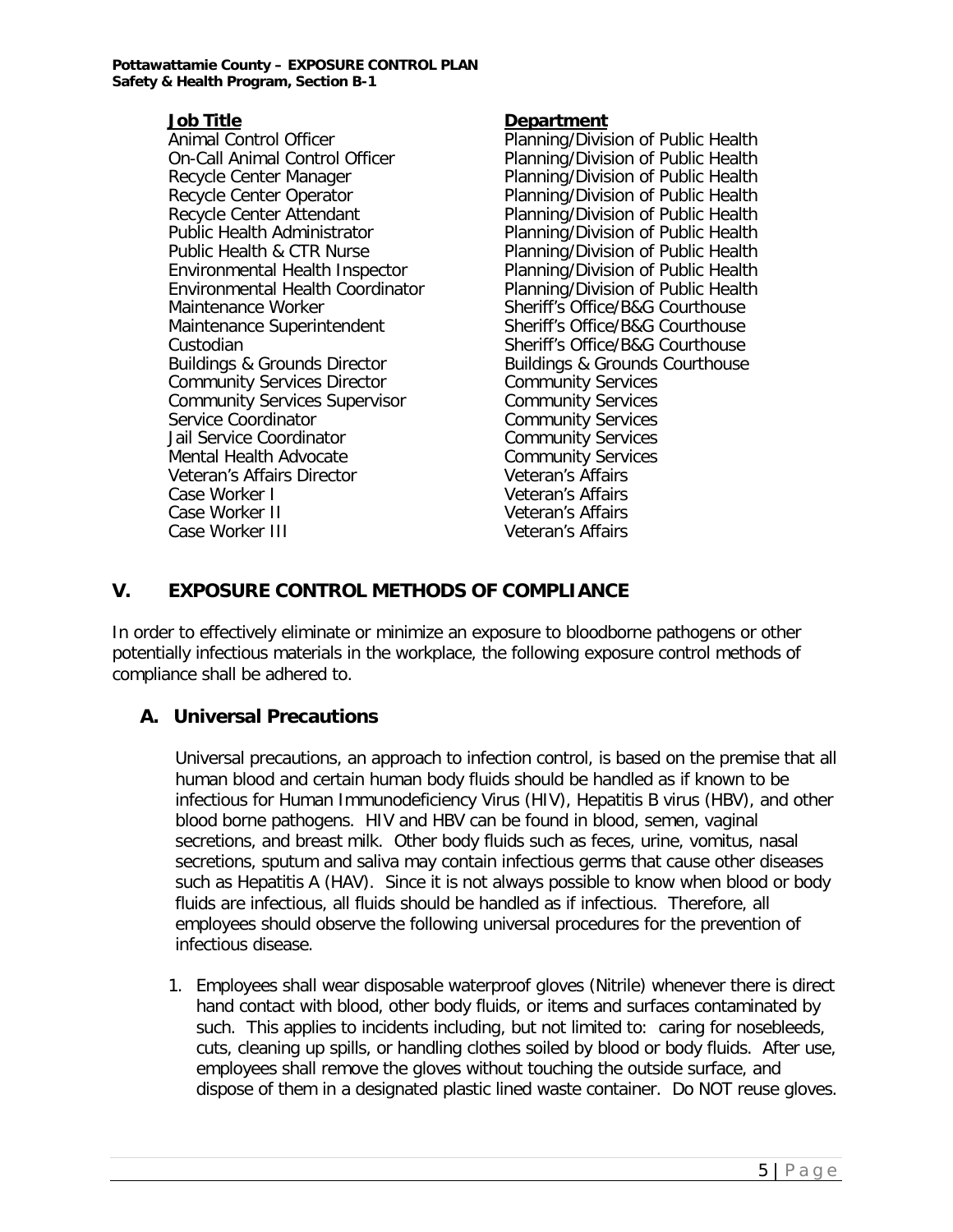- 2. Employees shall wash hands and other contacted skin surfaces thoroughly for 30 seconds with soap and warm running water. Rinse hands under running water, and thoroughly dry with disposable paper towels using paper towels to turn off faucet at these times:
	- a. Immediately after any accidental contact with blood, body fluids, drainage from wounds, or with soiled garments, objects, or surfaces.
	- b. Immediately after removing gloves.
	- c. Before handling food (eating or food preparation).
	- d. After using the toilet.
	- e. After coughing, sneezing or using tissues.
- 3. Surfaces that are contaminated with blood and/or bodily fluids will be decontaminated by the building maintenance personnel with appropriate products made for this purpose; however, there may be times when maintenance personnel are not available. In those cases, employees shall clean surfaces and equipment contaminated with blood or body fluids with soap and water and disinfects them promptly with a fresh solution of bleach (ten parts water to one part bleach) or other disinfectant. While cleaning, employees shall wear disposable gloves and shall use disposable towels whenever possible. Mops or other non-disposable items shall be rinsed in the disinfectant.
- 4. Used gloves, bloody dressings, tissues, and other soiled absorbent materials shall be placed into designated plastic bags or lined waste containers. If clothing is contaminated, it is to be removed as soon as possible.
- 5. Employees shall keep contaminated clothing separate from their residence laundry. Contaminated laundry should be presoaked with disinfectant and then laundered with soap and water.
- 6. Urine, vomitus or feces shall be disposed of in the sanitary sewer system.
- 7. Do not care for others injuries if you have any cuts, abrasions, cracks, or other skin conditions where the skin is not intact without the use of gloves. Cover cuts or scratches with a bandage until healed.
- 8. A mouthpiece, resuscitation bag or other ventilation device shall be used if possible when performing mouth-to-mouth resuscitation.
- 9. If it is anticipated that droplets of blood or any body fluids may come in contact with the mucus membranes of the employee's eyes, nose, or mouth, the employee will wear additional protective equipment (i.e. goggles, face shield, protective clothing, boot covers).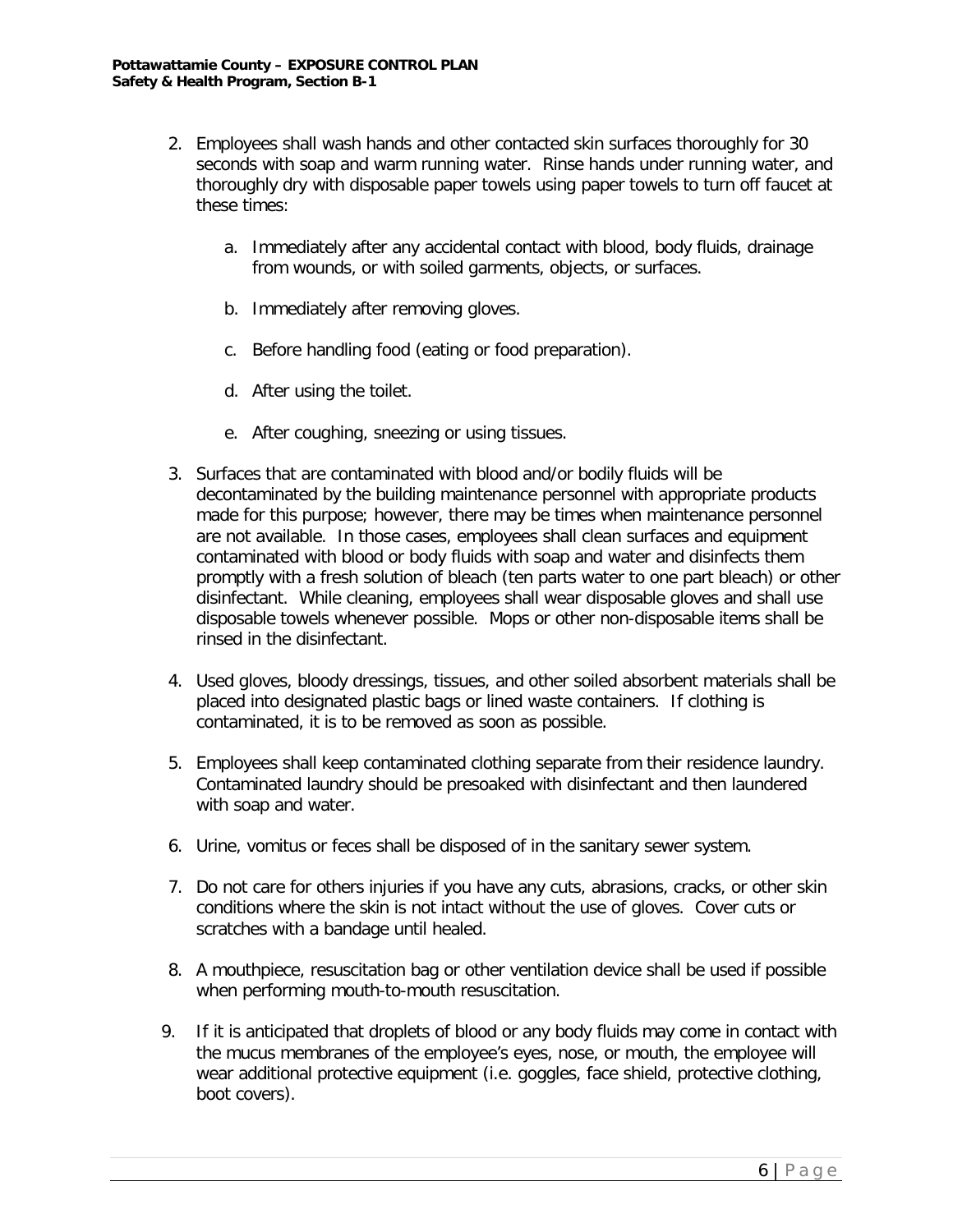- 10. Employees shall NOT pick up any items such as razors, knife blades, and broken glass with bare hands. Appropriate equipment (forceps, hemostats, needle-nose pliers, broom and dust pan,) shall be used in handing the cleanup and disposal. All exposed items will be placed in a puncture and leak proof container labeled for disposal of such items.
- 11. Employees shall immediately report any exposure incident to their Supervisor. The Risk Manager shall be notified as soon as practical however, no later than the next business day.

#### **B. Engineering Controls**

Engineering controls are used to eliminate or minimize employee exposure by isolating or removing bloodborne pathogens from the workplace. To ensure their effectiveness, all engineering controls shall be examined and maintained or replaced on a scheduled basis by each department. The following engineering controls will include but not be limited to:

- 1. Properly labeled disposal bags or lined waste containers for potentially infectious waste.
- 2. Hand-washing facilities that is readily accessible to the employees who incur exposure to blood and other potentially infectious materials. Hand-washing facilities or sanitizing (water-free) soap will be available in the first-aid kits. First-aid kits are located in designated areas within the County department.
- 3. Sharps disposal containers located at the point of use to prevent injury or exposure are inspected and maintained or replaced by Maintenance whenever necessary.
- 4. Biohazard labels are the most obvious warnings of possible exposure to bloodborne pathogens. Because of this, we will implement a comprehensive biohazard warninglabeling program in using red "color-coded" containers or bags. The Risk Manager in conjuction with the Department Head is responsible for setting up and maintaining this program. All storage areas will be marked and kept locked or under strict access control.

#### **C. Work Practice Controls**

Work practice controls involve altering the manner in which the job is being performed to limit exposure. The following work practices controls include, but are not limited to the following:

- 1. All procedures involving blood or other potentially infectious materials shall be performed in such a manner as to minimize spattering, generating droplets, splashing, and spraying.
- 2. Employees shall wear gloves whenever handling blood, tissues or body fluids.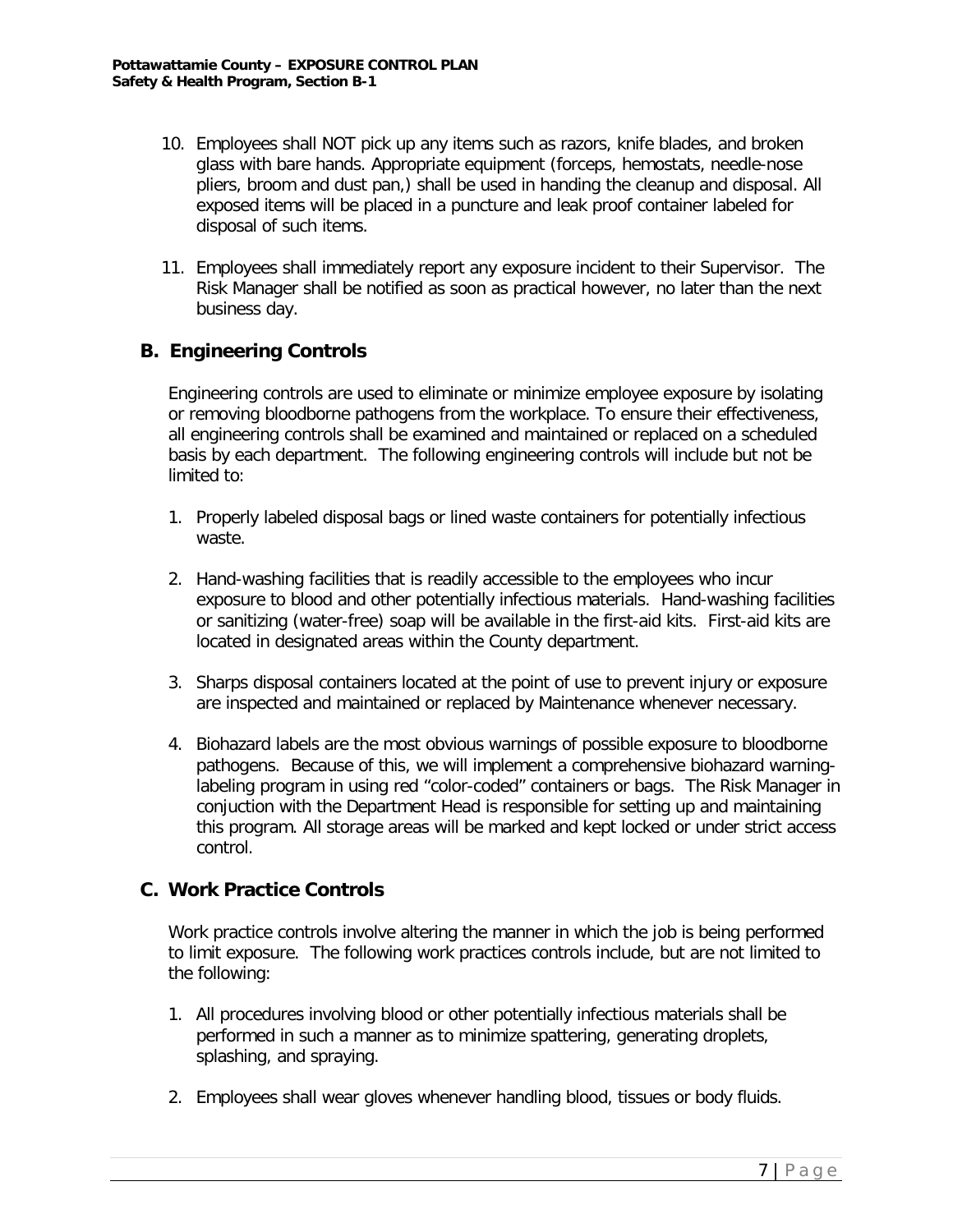- 3. Regular hand washing is recommended even when personal protective equipment such as gloves is removed.
- 4. Eating, drinking, smoking, applying cosmetics or lip balm, and handling contact lenses is prohibited in work areas where there is reasonable likelihood of occupational exposure.
- 5. Storage of food and/or drink in refrigerators, freezers, shelves, cabinets or on countertops or bench tops or other similar locations where blood or other potentially infectious materials are present is prohibited.
- 6. Hand washing facilities will be provided. When hand washing facilities are not available, germicidal hand wipes or other fluids of a waterless mixture will be made available. Hand sanitizer is only to be used when soap and water are not immediately available. Hand sanitizer does not take the place of soap and water handwashing protocols.
- 7. Employees shall wash their hands and any other exposed skin area with soap and water, and flush mucous membranes with water immediately or as soon as feasible, following contact with blood or other potentially infectious materials or after removing personal protective equipment.
- 8. Employees shall never blindly, place hands in areas where there may be sharp objects that could cut or puncture the skin.
- 9. Employees shall utilize proper handling and disposal of needles and sharps, used bandages, gauze, linens, and all other emergency items that come in contact with blood or other potentially infectious materials.
- 10. Recapping, removing, bending, shearing or breaking of needles is prohibited. (Note: If needle recapping is absolutely necessary such as with incremental doses of medication, a one-handed method or mechanical device approved for this procedure shall be used.) Passing uncapped needles to others is PROHIBITED. If a needle needs to be passed, it should be set down on a surface for the next person to pick up to reduce the potential for sticking the recipient.
- 11. Needles, if found, shall be placed in a sharps container, or other container which is puncture resistant and leak-proof, labeled as a biohazard or color-coded container until properly processed. Specimens of blood or other potentially infectious materials shall be placed in leak-proof containers. Bags or receptacles containing articles of disposable items contaminated with body fluids must be labeled or colorcoded according to the standard.
- 12. Under no circumstances will motor vehicles, cell blocks, bathrooms, kitchens, or other areas be used for decontamination or storage of infectious fluids or waste. Facilities for safe storage, use, and disposal or cleaning and disinfecting will be provided. Decontamination areas will be marked with biohazard signs.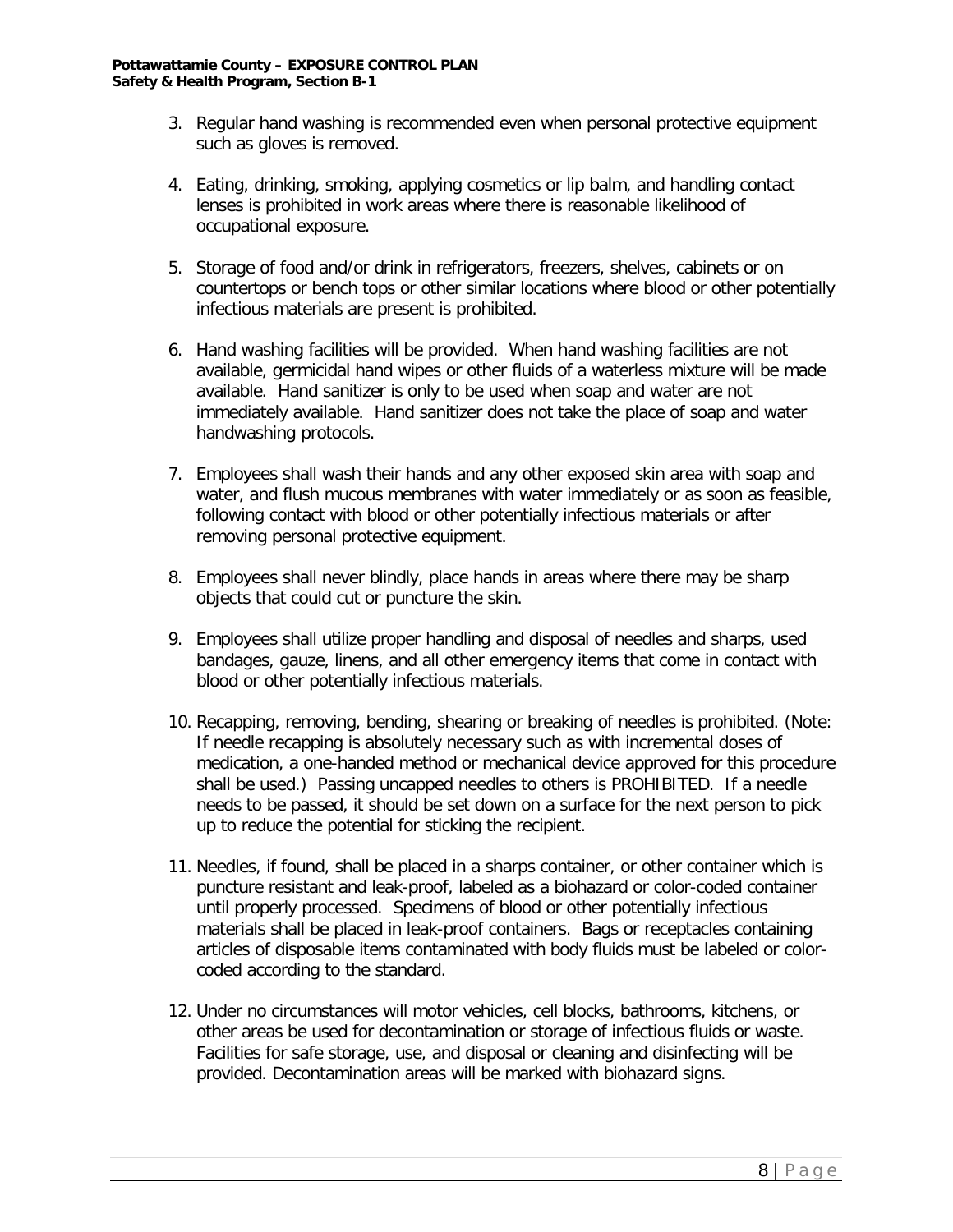- 13. Mouth pipetting/suctioning of blood or other potentially infectious materials is prohibited.
- 14. Employees who have been injured or who have extensive dermatitis or open skin lesions on exposed areas shall take reasonable precautions to prevent unnecessary exposure to infectious disease. Work restrictions for reasons of infection control may be initiated by the Department Head or designee depending on the situation. Work restrictions are temporary.
- 15. An employee returning to work following a debilitating injury or illness or communicable disease (occupational or non-occupational) must be cleared by a medical provider prior to resuming job duties.

#### **D. Personal Protective Equipment**

Personal protective equipment (PPE) is provided to limit the chance of exposure to bloodborne pathogens or other potentially infectious materials.

- 1. **PPE will be worn by all employees prior to initiating emergency tasks involving potential occupational exposure.** PPE is provided to employees at no cost. Hypoallergenic alternatives will be available to employees who have an allergenic sensitivity to PPE.
- 2. Training in the use of the appropriate PPE for specific tasks or procedures shall be provided to the employee. PPE will be considered "appropriate" only if it does not permit blood or other potentially infectious materials including Tuberculosis virus particle matter, to pass through or reach the employee's work clothes, street clothes, undergarments, skin, eyes, mouth, or other mucous membranes under normal conditions of use and for the duration of the time which the PPE will be used.
- 3. PPE equipment may include, but is not limited to:
	- a. Rubber gloves
	- b. Safety glasses
	- c. Face Mask / shield
	- d. CPR mouthpiece
	- e. Body suits
	- f. Boot covers
	- g. Respirators
- 4. The Department Head is responsible for ensuring that all work areas have appropriate personal protective equipment available to employees.
- 5. All employees using PPE must observe the following precautions:
	- a. Employees shall wash hands with soap and water immediately or as soon as feasible after removing gloves or other PPE.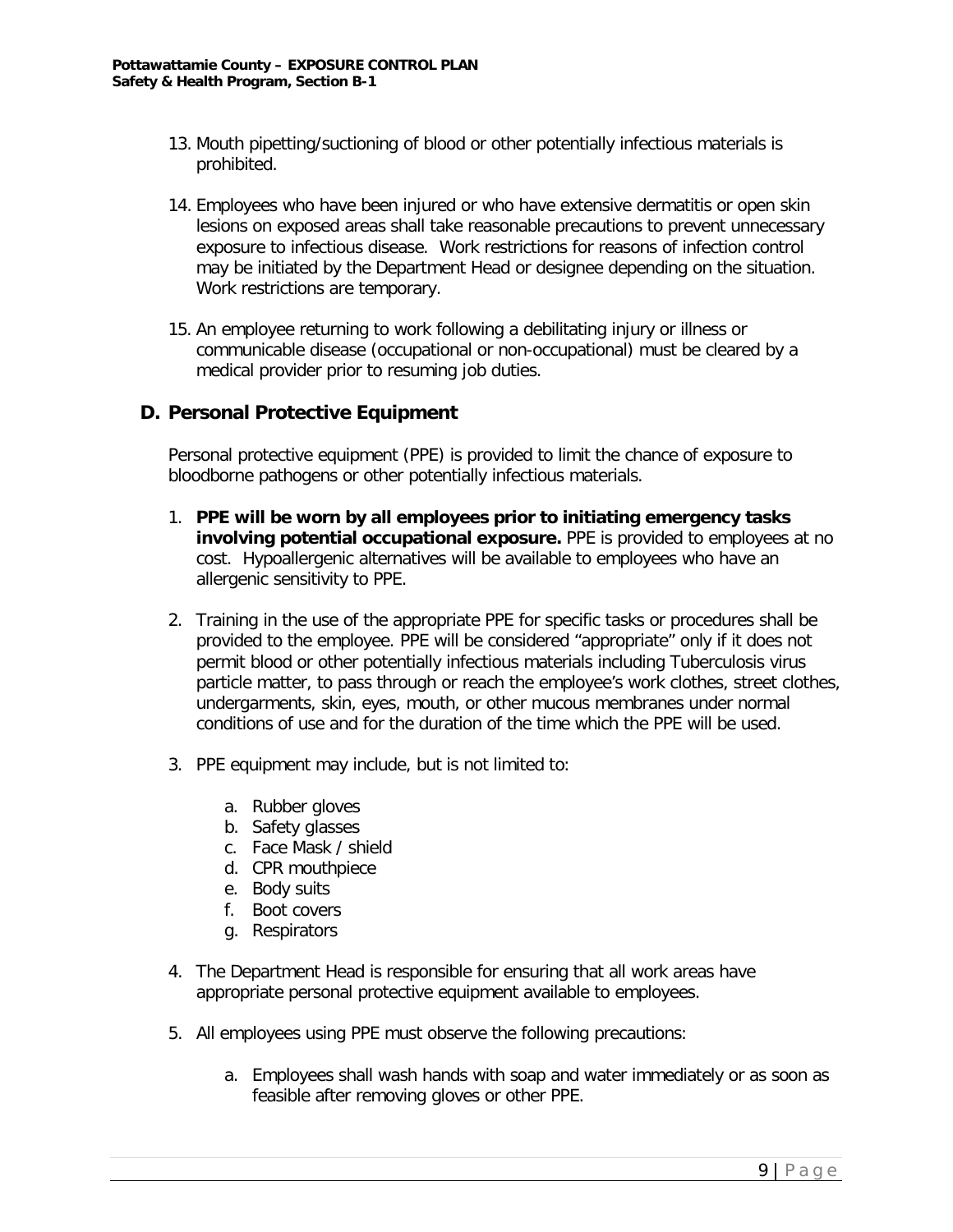- b. Employees shall remove PPE after it becomes contaminated and before leaving the work area.
- c. Employees shall dispose of used PPE in designated locations.
- d. Employees shall wear appropriate gloves when it is reasonably anticipated that there may be hand contact with blood or other potentially infectious materials, and when handling or touching contaminated items or surfaces; replace gloves if torn, punctured or contaminated, or if their ability to function as a barrier is compromised.
- e. Utility gloves may be decontaminated for reuse if the integrity of the glove is not compromised; discard utility gloves if they show signs of cracking, peeling, tearing, puncturing, or deterioration.
- f. Disposable (single use) gloves, such as surgical or examination gloves shall not be washed or decontaminated for reuse.
- g. Employees shall wear appropriate face and eye protection, such as goggles, glasses with solid side shields, or chin length face shields when splashes, sprays, spatters, or droplets of blood or other infectious materials pose a hazard to the eye, nose or mouth.
- h. Employees shall remove immediately or as soon as feasible any garment contaminated by blood or other potentially infectious materials in such a way as to avoid contact with the outer surface.

#### **E. Housekeeping/Clean up Procedures**

The worksite shall be maintained in a clean and sanitary condition.

- 1. A written schedule for cleaning and a method of decontamination, based on the location, type of surface, type of soil present and activities being performed shall be present at each location.
- 2. All working surfaces and equipment will be cleaned and decontaminated after contact with blood or other potentially infectious materials by designated personnel. The process of decontamination shall be conducted when any of the following occur:
	- a. After completion of medical procedures;
	- b. When surfaces are overtly contaminated;
	- c. After the spill of blood or other potentially infectious materials;
	- d. At the end of the work shifts, if the surface may have become contaminated since the last cleaning.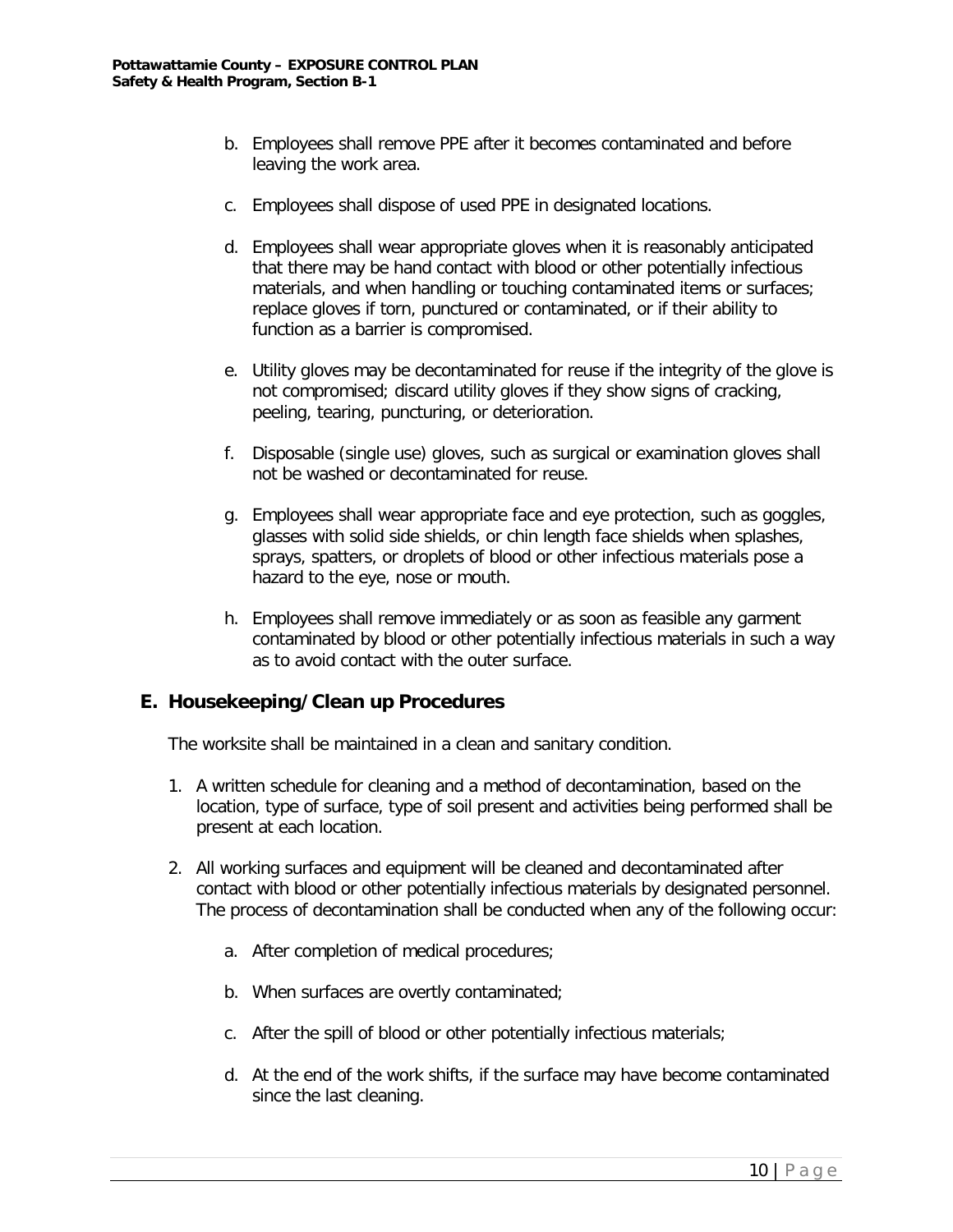- 3. Designated personnel shall adhere to the following decontamination process:
	- a. Employees shall wear gloves and appropriate personal protective equipment (PPE). Appropriate PPE may include safety glasses or splash goggles, body suits, masks and face shields. If disposable gloves are used, it is suggested that two pair of gloves be donned. Outer glove can then be readily removed if soiled with hand protection still provided by inner glove.
	- b. Employees shall remove any broken glass or sharp objects from the spill using mechanical means – forceps, hemostats, needle-nose pliers, broom and dust pan. Never remove sharps/broken glass by hand.
	- c. Employees shall contain the spill by covering with paper towels and carefully pour appropriate disinfectant solution (e.g. one part bleach to ten parts water) around and on the spill. Take care not to splash disinfectant solution or create aerosols while pouring. Bleach solutions must be freshly prepared (within 24 hours) to provide acceptable disinfection.
	- d. Employees shall remove the paper towels and repeat the process until all visual soilage is removed.
	- e. Employees shall re-wet cleaned area with disinfectant and air dry or let stand for 10 minutes before wiping dry.
	- f. All contaminated paper towels shall be placed in designated container for appropriate disposal. All contaminated sharps must be placed in a sharps container. Waste bags and sharps containers will be brought to designated location in building for proper disposal.
	- g. All personal protective equipment shall be removed and the employee shall immediately wash hands and shall disinfect splash goggles and any other items/tools that are not disposable (e.g. needle-nose pliers, dust pans, etc.).
	- h. Contaminated laundry shall be bagged or containerized before leaving the work area. Employees shall not take contaminated clothing to their residence to launder, unless prior permission is granted by their Department Head or Supervisor.
	- i. Regulated waste must be placed in closeable, leak-proof containers built to contain all contents during handling, storing, transporting, or shipping.
	- j. Arrangements for disposal of contaminated infectious materials shall be made in accordance with existing laws.

#### **F. Disposal of Medical Waste Materials**

Sharps containers and materials contaminated with blood or other potentially infectious materials must be disposed of with other Regulated Medical Waste in the red-bag lined boxes that are located in designated areas throughout the County.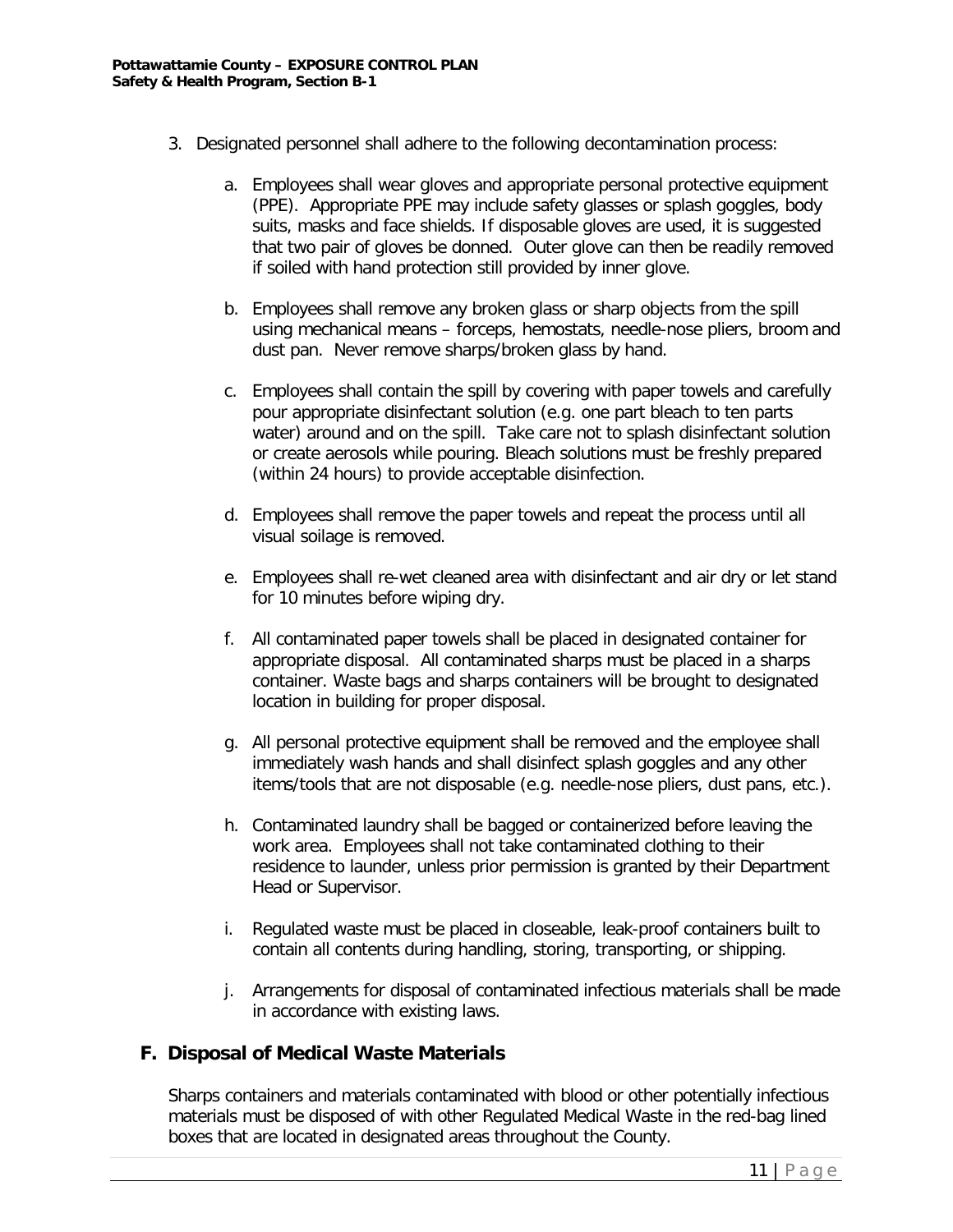- 1. Regulated medical waste boxes shall be picked up and disposed of on a monthly basis by a hired contractor.
- 2. Under NO circumstances are potentially infectious materials to be thrown away in the regular trash.
- 3. Containers of regulated waste, refrigerators and freezers containing blood and other potentially infectious materials, and other containers used to store, transport, or ship potentially infectious materials will be labeled with a red biohazard labels.

#### **VI. TUBERCULOSIS (TB) SCREENING**

Tuberculosis is a communicable disease caused by germs that are spread from person to person through the air.

- A. Employees assigned to job classifications identified in the exposure determination section of this plan that are located in the Sheriff's Office, Planning Department/Division of Public Health and the Medical Examiner's Office are at higher risk of being exposed to TB and shall be tested for TB upon hire and annually thereafter by having the Tuberculin skin test.
- B. A positive skin test usually means that an employee may have been infected with the tuberculosis germ; it does not however mean that the employee has the tuberculosis disease.
- C. If the Tuberculin skin test is positive, the new hire or current employee will be required to have further testing, such as an x-ray or sputum sample to determine if they are infected with the Tuberculosis disease.
- D. These tests are provided at no cost to the employee. Current employees who test positive for the Tuberculosis disease must be cleared to return to work by the County's occupational health care provider.

#### **VII. HEPATITIS VACCINATIONS**

Hepatitis is a serious communicable liver disease. The Hepatitis A virus (HAV) is found in the stool of people with Hepatitis A. The Hepatitis B virus (HBV) is found in the blood, semen, or other body fluid of people with Hepatitis B. The Hepatitis C virus (HCV) is primarily found in the blood of people with Hepatitis C.

- A. There are currently no vaccinations for Hepatitis C.
- B. Pottawattamie County provides the Hepatitis A, B, or A/B combination vaccination series to employees assigned to job classifications identified in the exposure determination section of this plan that are located in the Medical Examiner's Office, Planning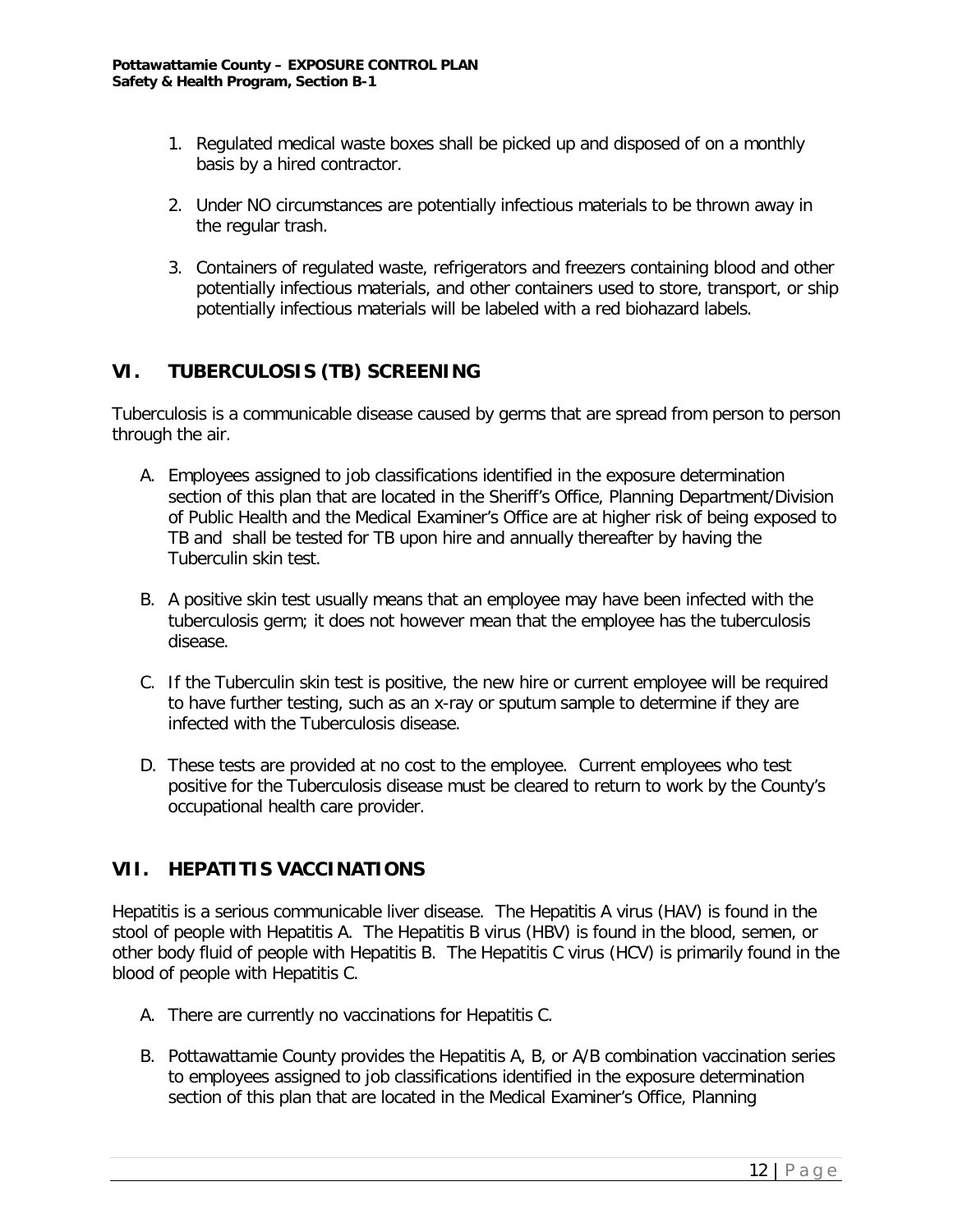Department/Division of Public Health, Buildings & Grounds Department and the Sheriff's Office. Vaccinations are based upon potential exposure and are available, at no cost to the employees and will be made available within ten (10) days of the initial job assignment or ten (10) days after an exposure.

- C. Vaccination is encouraged unless:
	- 1. Documentation exists that the employee has previously received the series.
	- 2. Antibody testing reveals that the employee is immune.
	- 3. Medical evaluation shows that vaccination should not be used.
- D. Employees who receive the Hepatitis A, B or A/B vaccination series will be required to undergo antibody testing to determine if the vaccination provided immunity. If the antibody levels are not acceptable for immunity, the employee will be offered another vaccination.
- E. Employees who decline the Hepatitis A/B vaccine will be required to sign a declination form. Employees, who initially decline the vaccine, may request and obtain the vaccination and antibody test at a later date at no cost.
- F. Vaccinations and antibody testing are performed under the supervision of a licensed physician or other healthcare professional.
- G. The County will maintain employee records of consent or refusal; vaccination dates and antibody testing results.
- H. Copies of the consent or refusal forms can be found in the Appendix section of this plan.

#### **VIII. EXPOSURE INCIDENT AND POST-EXPOSURE EVALUATION AND FOLLOW-UP**

#### **A. Exposure Incident**

As defined by OSHA an exposure incident means a specific eye, mouth, other mucous membrane, non-intact skin, or parenteral contact with blood or other potentially infectious materials that result from the performance of an employee's duties.

Any employee who suspects an exposure to blood or other potentially infectious materials from any of the following examples during the course of employment shall immediately wash the areas with warm water and soap and apply first aid or in the case of exposure of the mucus membranes, flush the area with warm water. The following is not an all-inclusive list of possible exposures.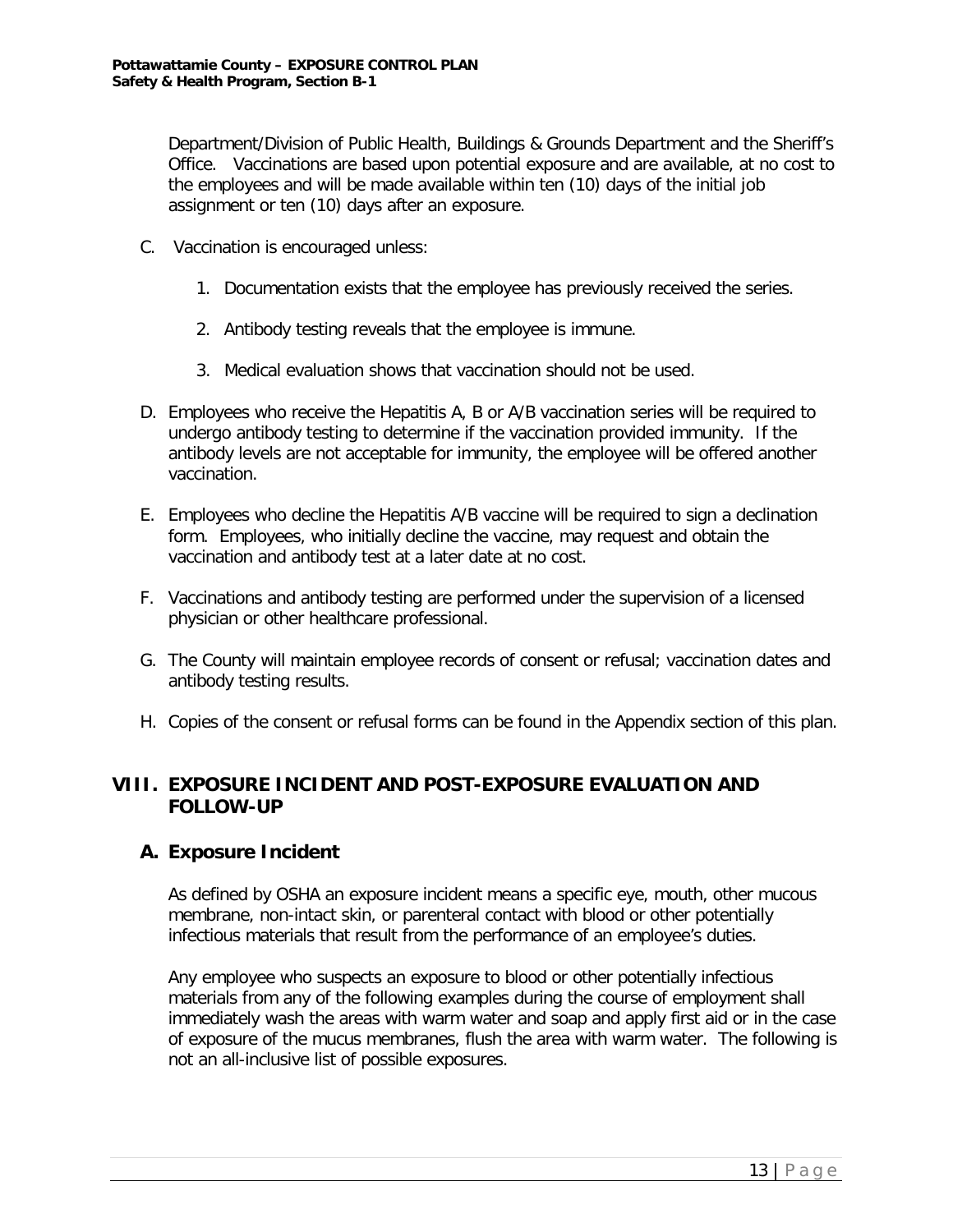- 1. Splashing of body fluids, especially blood, in the mucous membranes (eyes, nose, and mouth).
- 2. Exposure to body fluids, especially blood, on existing wounds, sores or broken skin
- 3. Human bites which break the skin and/or draw blood
- 4. Needle puncture with a needle contaminated with blood

#### **B. Post Exposure Evaluation & Follow Up**

After the employee has washed and/or flushed the infected areas, the following guidelines shall be followed for exposure incidents:

- 1. Employee shall notify their Supervisor and shall contact Company Nurse if an exposure occurred. If the employee or Supervisor is unsure if an exposure incident occurred, the Infectious Control Officer (i.e. Risk Manager) shall be contacted.
- 2. The Supervisor shall notify the Department Head or designee and the Risk Manager.
- 3. Exposed employees shall immediately complete the "Report of Exposure to Infectious Disease" form provided by the Iowa Department of Public Health. This form is provided by the employer and must be filed with the hospital/clinic to which the employee goes for treatment. If forms are not available at the site of the exposure, the County's Occupational Health Care provider or other medical facility will have the proper forms available as well.
- 4. A medical evaluation and follow-up will be conducted by the County's Occupational Health Care provider
- 5. The routes of exposure and how the exposure occurred shall be documented.
- 6. The source individual shall be identified and documented (unless the employer can establish that identification is infeasible or prohibited by state or local law).
- 7. The Supervisor or designee shall obtain consent and make arrangements to have the source individual tested as soon as possible to determine HIV and Hepatitis infectivity; document that the source individual's test results were conveyed to the County's occupational health care provider.
- 8. The Occupational Health Care Provider shall assure that the exposed employee and the Risk Manager is provided with the source individual's test results.
- 9. After obtaining consent, the County's occupational health care provider will collect exposed employee's blood as soon as feasible after the exposure incident, and test blood for HBV and HIV serological status.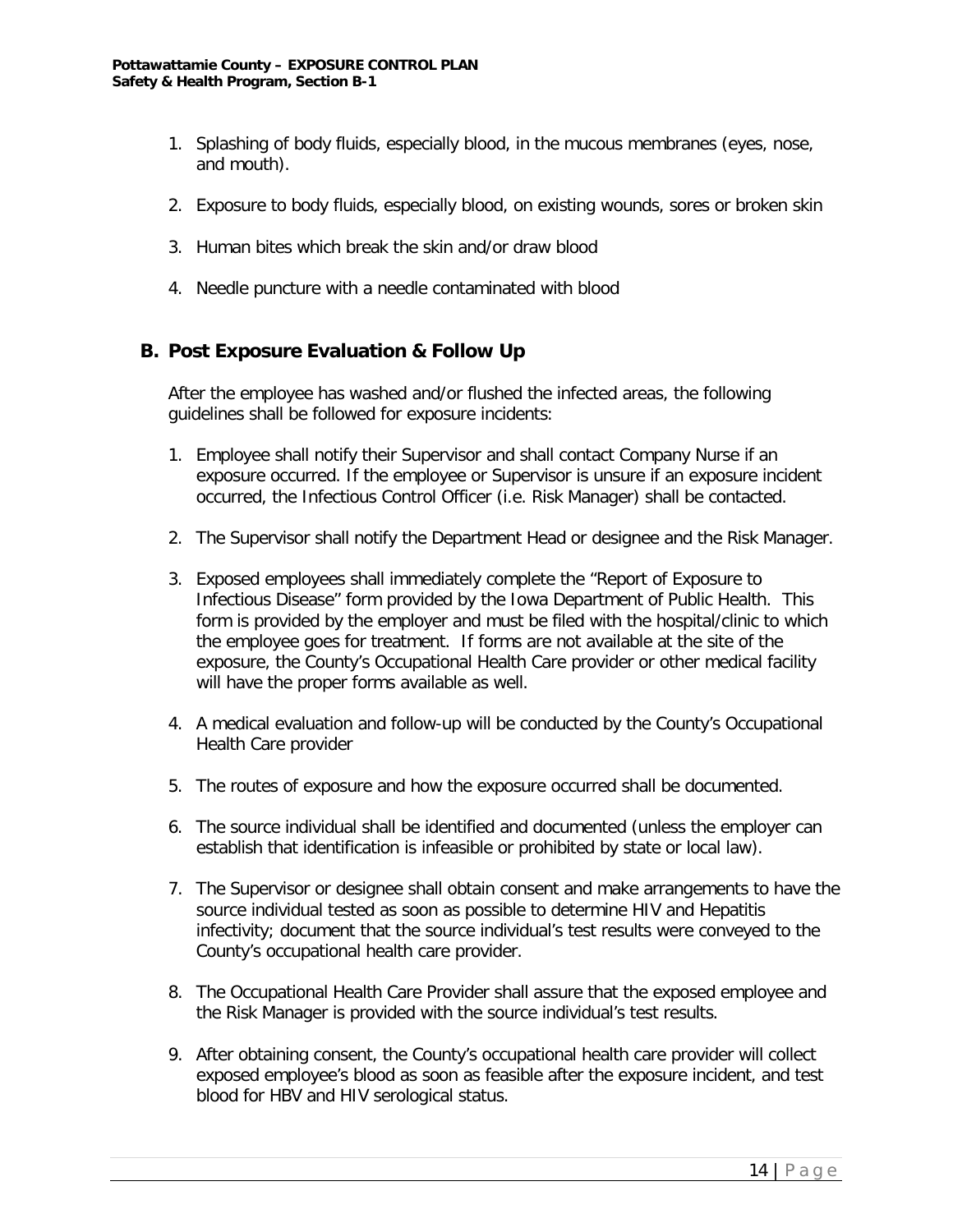- 10. If the employee does not give consent for HIV serological testing during collection of blood for baseline testing, the baseline blood sample will be preserved for at least 90 days; if the exposed employee elects to have the baseline sample tested during this waiting period, the County's occupational health provider will perform the test as soon as feasible.
- 11. The employer shall provide counseling to the employee regarding testing and treatment if needed.
- 12. An employee involved in an exposure incident shall complete the "Exposure Incident Investigation" form indicating all facts as they relate to the exposure incident. This shall include body part exposed, route of exposure, PPE donned, witnesses to the event and other similar facts. This report shall be submitted to the Supervisor and forwarded to the Risk Manager. All witnesses to the exposure incident shall be required to submit a "Witness Statement" form as well.

#### **C. Administration of Post-Exposure Evaluation and Follow-Up**

- 1. The Risk Manager will ensure that the health care professional(s) responsible for the employee's Hepatitis A/B vaccinations and post-exposure evaluation and follow-up are given a copy of OSHA's bloodborne pathogens standard.
- 2. The Risk Manager will ensure that the health care professional evaluating an employee after an exposure incident received the following information:
	- a. A description of the employee's job duties relevant to the exposure incident
	- b. The route of exposure
	- c. The circumstances of the exposure
	- d. If possible, the results of the source individuals blood test
	- e. Relevant employee medical records, including vaccination status
- 3. The Risk Manager shall ensure that the employee has received a copy of the evaluating health care professional's written opinion within a reasonable time frame after completion of the evaluation. The healthcare professional shall be instructed to limit their opinions to the following:
	- a. That the exposed employee has been counseled on the vaccination and side effects (if applicable).
	- b. That the exposed employee has been informed of the results of the evaluation.
	- c. That the employee has been told about any medical conditions resulting from that exposure to blood or other potentially infectious materials. Results of the source individuals testing shall be made available to the exposed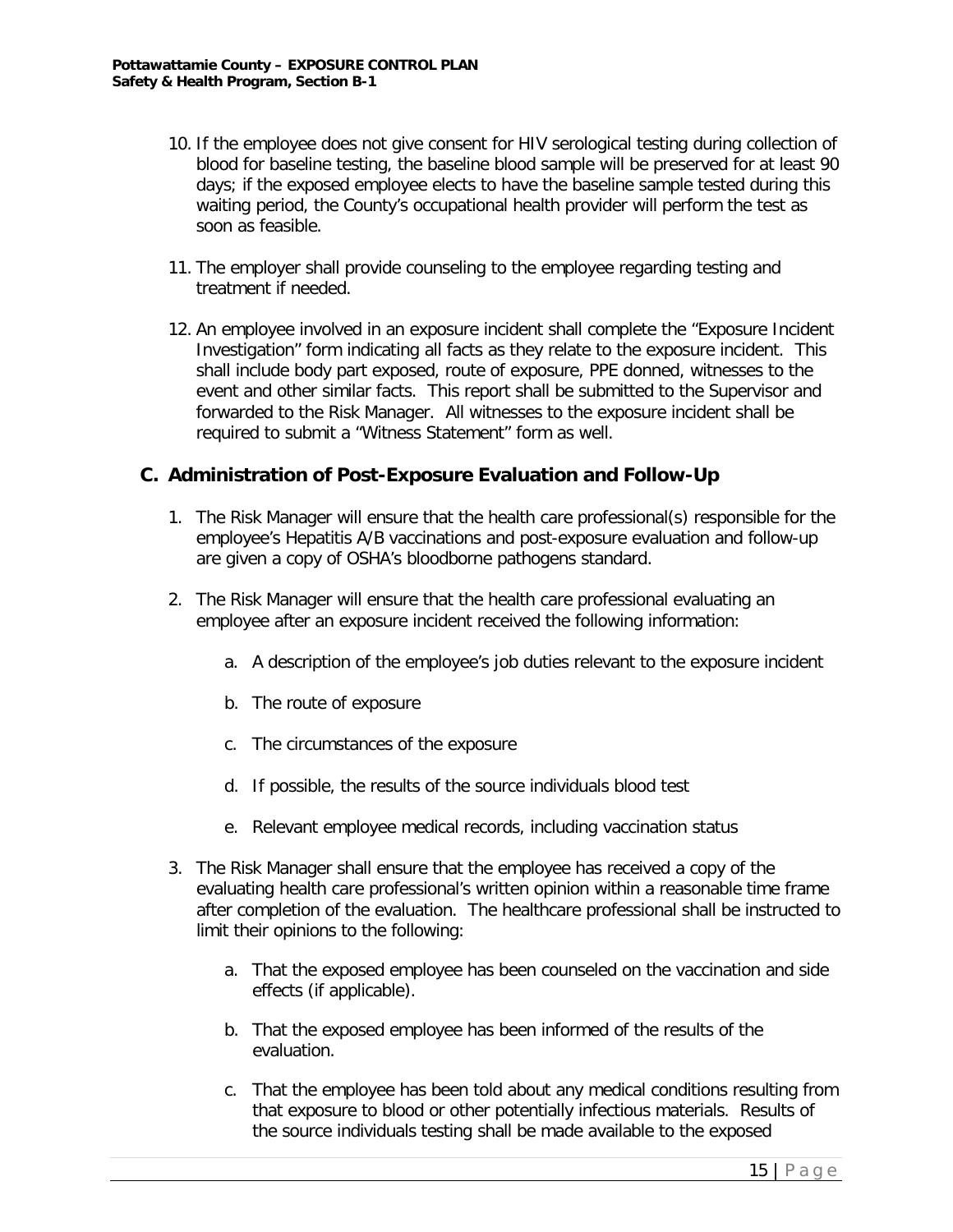employee, and the employee shall be informed of applicable laws and regulations concerning disclosure of the identity and infectious status of the source individual.

d. The written opinion to the employer will not reference any personal medical information.

#### **D. Procedures for Evaluating the Circumstances Surrounding an Exposure Incident**

- 1. The Risk Manager in conjunction with the Department Head or designee will review the circumstances of all exposure incidents to determine:
	- a. Engineering controls in use at the time
	- b. Work practices followed;
	- c. For punctures, a description of the device being used (syringe, suture needle)
	- d. Protective equipment or clothing that was used at the time of the exposure incident (gloves, eye shields, other similar items)
	- e. The location of the incident
	- f. Procedure or care being administered when the incident occurred
	- g. Employee training
- 2. If revisions to this ECP are necessary as a result of the evaluation, the Risk Manager will ensure that appropriate changes are made and distributed accordingly.

#### **IX: INFORMATION AND TRAINING**

The Risk Manager and the Department Head or designee will be responsible for ensuring that all employees who have any potential for exposure to bloodborne pathogens or other potentially infectious materials receive training.

- A. Employees who have been identified as having a higher risk for occupational exposure to bloodborne pathogens or other potentially infectious materials will be trained on an annual basis.
- B. New employees or employees changing jobs or job functions requiring training in bloodborne pathogens or other potentially infectious materials will receive training at the time of their new job assignment. After initial training, the employee will be required to attend annual training if they are in a high risk job classification.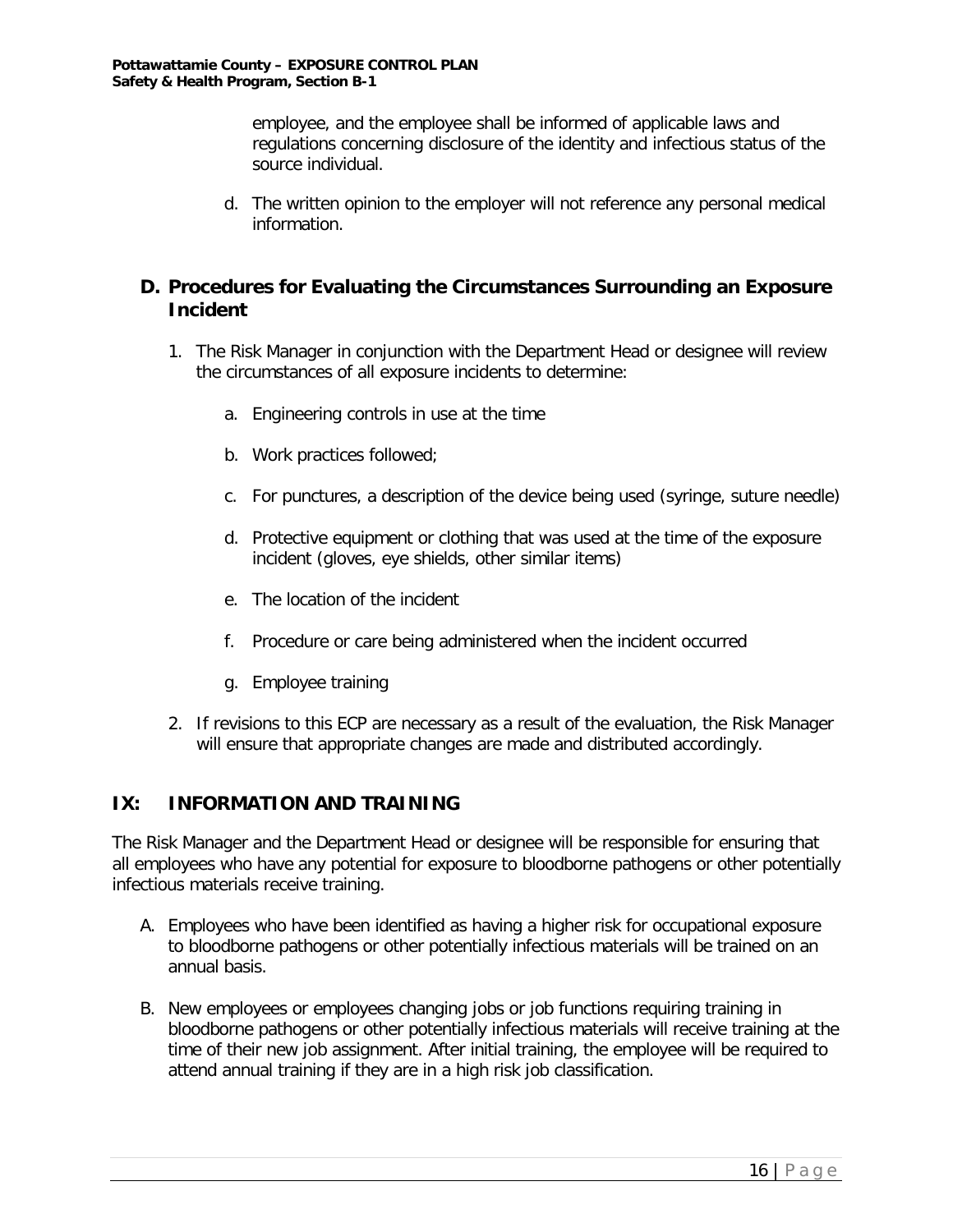- C. Employees who have a higher risk potential for occupational exposure to bloodborne pathogens or other potentially infectious materials will receive training on the epidemiology, symptoms, and transmission of bloodborne pathogen diseases or other infectious diseases such as Tuberculosis. In addition, the training program will cover, at a minimum the following elements.
	- 1. Employees will be provided access to a copy of the OSHA Bloodborne Pathogen Standard, 29 CFR 1910.1030; and a written copy of the County's exposure control plan.
	- 2. Employees will receive training on and will be provided access to a copy of the County's Exposure Control Plan (ECP).The employees will be shown how to identify tasks that may involve exposure to blood or other infectious materials, including what constitutes an exposure incident.
	- 3. The employees will review the use and limitations of methods that will reduce or prevent exposure. These methods are engineering controls, work practice controls, and personal protective equipment.
	- 4. The employees will learn the types and proper use, location, removal, and handling of contaminated personal protective equipment. The information regarding the selection of PPE will also be included.
	- 5. The employees will be provided information on the Hepatitis A and B vaccine, including its efficiency, safety, mode of administration, benefits of vaccination, and our County's vaccination program.
	- 6. The employees will be provided information on Tuberculosis and the county's screening program.
	- 7. The employees will be instructed on actions to take in the event of an exposure, including reporting, medical follow-up, and counseling.
	- 8. The employees will be shown the visual warnings of biohazards, including labels, signs, and color-coded containers or bags.
	- 9. The employees will be provided with an opportunity to ask questions of the instructor in the training program.

#### **X: RECORDKEEPING**

#### **A. Training Records**

Pottawattamie County will maintain bloodborne pathogen training records. These records will contain the following information:

- 1. Dates of all training sessions
- 2. Contents/summary of the training sessions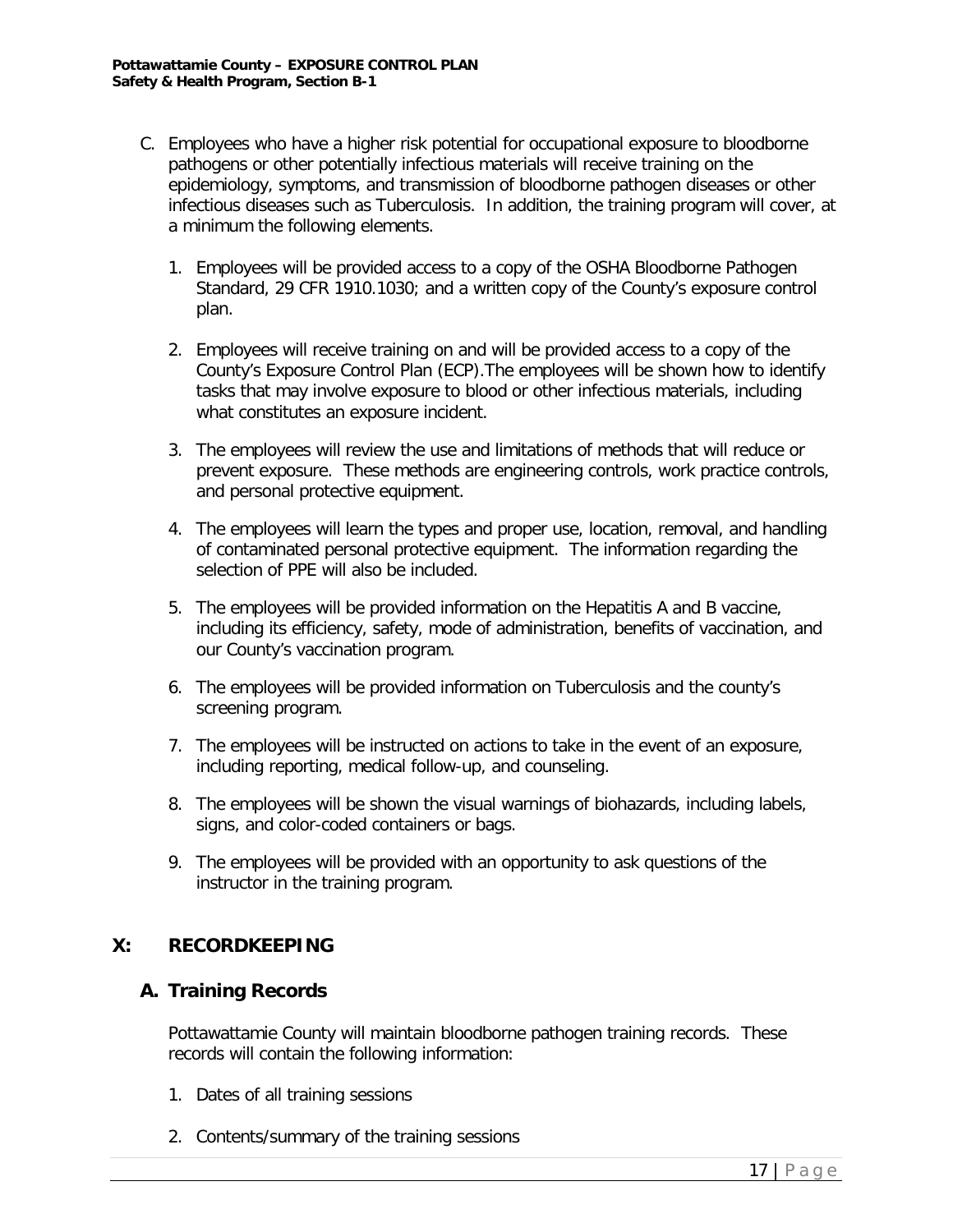- 3. Name of the instructor(s)
- 4. Names and job titles of employees attending the training sessions.

The training records are available for examination and photocopying by the employee or authorized representative. These records are maintained by the Risk Manager.

#### **B. Medical Records**

- 1. Pottawattamie County will maintain records in accordance with OSHA standards and individual participation in the exposure control plan. These records shall include:
	- a. Name of Employee
	- b. Immunization records from most recent date of hire (including consent & denial forms)
	- c. Antibody testing results
	- d. Circumstances of exposure to communicable diseases
	- e. Post-exposure medical evaluation, treatment and follow-up.
- 2. Medical records are maintained for each employee with occupational exposure in accordance with 29 CFR 1910.1020, "Access to Employee Exposure and Medical Records." The Risk Manager is responsible for maintenance of the required medical records for occupational exposures. These confidential records are located in the Risk Management office.
- 3. Medical records are strictly confidential and will not be released without signed written consent of the employee or as allowed by law. Employees may examine their own medical records, and may request copies.
- 4. Abstracts of medical records without personal identity may be made for quality assurance, compliance monitoring, or program evaluation purposes, as long as the identity of the individual employee cannot be determined from the abstract.

#### **C. OSHA Recordkeeping**

- 1. Exposures An exposure incident is evaluated to determine if the case meets OSHA's Recordkeeping requirements (29 CFR 1904). This determination and the recording activities are completed by the Risk Manager.
- 2. Sharps Injury Log In addition to the 29 CFR 1904 Recordkeeping requirements, all punctures through the skin from contaminated sharps are also recorded in a Sharps Injury Log. All incidences must include at least:
	- a. Date of injury
	- b. Type and brand of the device involved (syringe, suture needle)
	- c. Department or work area where the incident occurred
	- d. Explanation of how the incident occurred.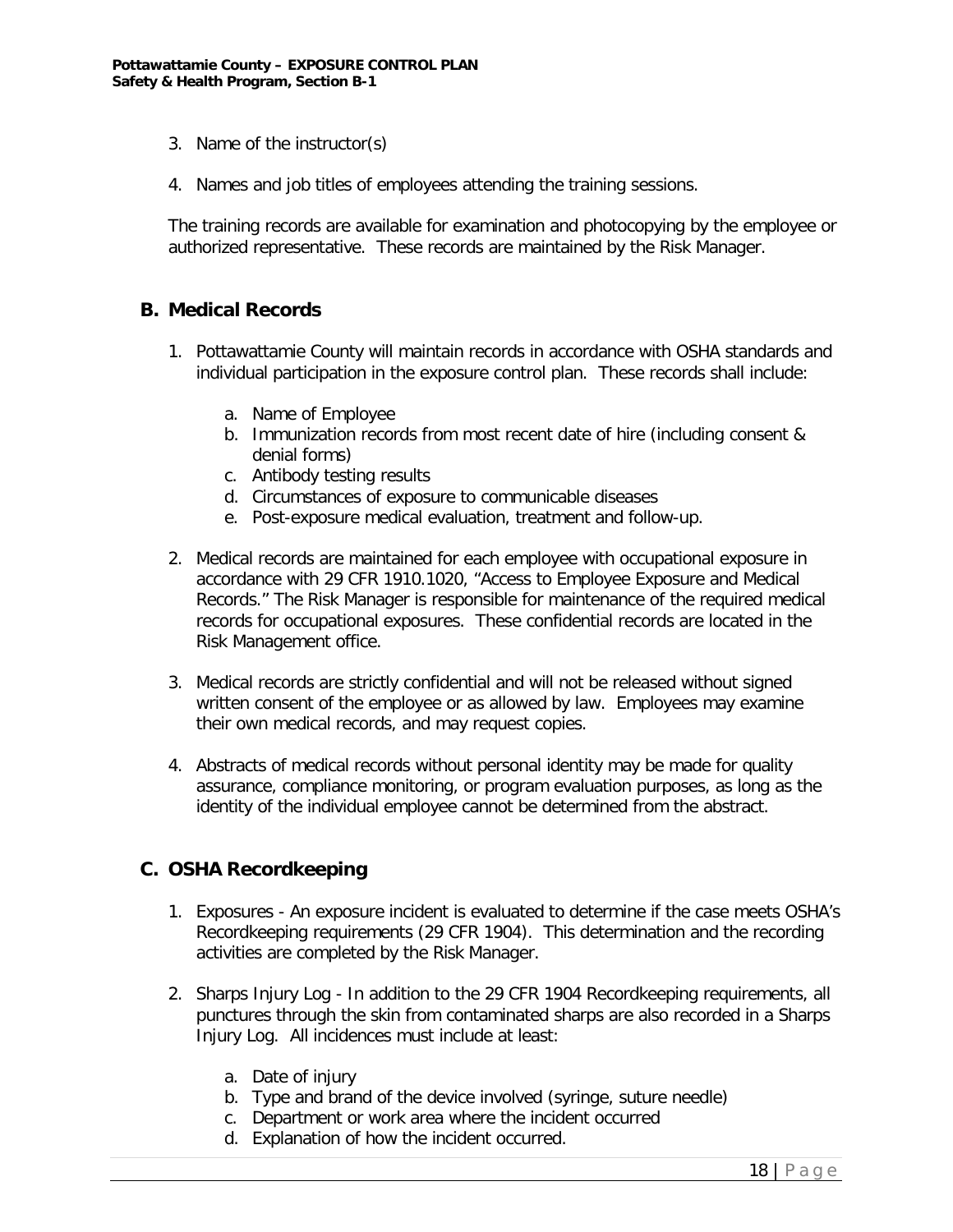The log is reviewed as part of the annual program evaluation and maintained for at least five (5) years following the end of the calendar year covered. If a copy of the report is requested, all personal identifiers shall be removed from the report.

#### **XI: DEFINITIONS**

For purposes of this policy, the following definitions shall apply:

**Blood** means human blood, human blood components, and products made from human blood.

**Bloodborne Pathogens** means pathogenic microorganisms that are present in human blood and can cause disease in humans. These pathogens include, but are not limited to, hepatitis B virus (HBV) and human immunodeficiency virus (HIV).

**Contaminated** means the presence or the reasonably anticipated presence of blood or other potentially infectious materials on an item or surface.

**Contaminated Laundry** means laundry which has been soiled with blood or other potentially infectious materials or may contain sharps.

**Contaminated Sharps** means any contaminated object that can penetrate the skin including, but not limited to, needles, scalpels, broken glass, broken capillary tubes, and exposed ends of dental wires.

**Decontamination** means the use of physical or chemical means to remove, inactivate, or destroy bloodborne pathogens on a surface or item to the point where they are no longer capable of transmitting infectious particles and the surface or item is rendered safe for handling, use, or disposal.

**Engineering Controls** means controls (e.g., sharps disposal containers, self-sheathing needles, safer medical devices, such as sharps with engineered sharps injury protections and needleless systems) that isolate or remove the bloodborne pathogens hazard from the workplace.

**Exposure Incident** means a specific eye, mouth, other mucous membrane, non-intact skin, or parenteral contact with blood or other potentially infectious materials that result from the performance of an employee's duties.

**Handwashing Facilities** means a facility providing an adequate supply of running potable water, soap, and single-use towels or air-drying machines.

**Healthcare Professional** is a person whose legally permitted scope of practice allows him or she to independently perform the activities outlined in the policy.

**Hepatitis** means inflammation of the liver and also refers to a group of viral infections that affect the liver. The most common types are Hepatitis A (HAV), Hepatitis B (HBV) and Hepatitis C (HCV)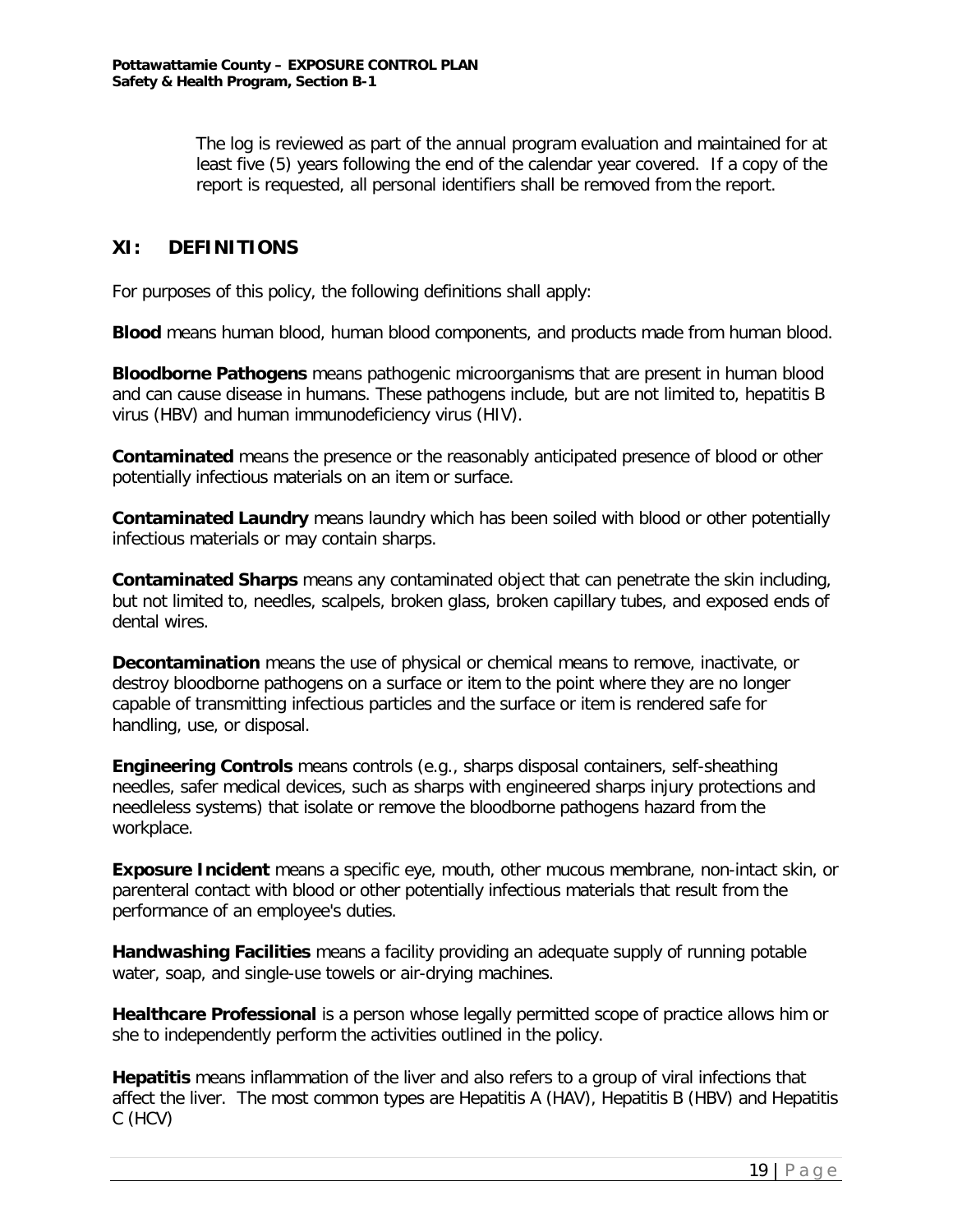**HIV** means human immunodeficiency virus.

**Needleless systems** mean a device that does not use needles for:

- 1. The collection of bodily fluids or withdrawal of body fluids after initial venous or arterial access is established;
- 2. The administration of medication or fluids; or
- 3. Any other procedure involving the potential for occupational exposure to bloodborne pathogens due to percutaneous injuries from contaminated sharps.

**Occupational Exposure** means reasonably anticipated skin, eye, mucous membrane, or parenteral contact with blood or other potentially infectious materials that may result from the performance of an employee's duties.

**Other Potentially Infectious Materials** means (1) The following human body fluids: semen, vaginal secretions, cerebrospinal fluid, synovial fluid, pleural fluid, pericardial fluid, peritoneal fluid, amniotic fluid, saliva in dental procedures, any body fluid that is visibly contaminated with blood, and all body fluids in situations where it is difficult or impossible to differentiate between body fluids; (2) Any unfixed tissue or organ (other than intact skin) from a human (living or dead); and (3) HIV-containing cell or tissue cultures, organ cultures, and HIV- or HBVcontaining culture medium or other solutions; and blood, organs, or other tissues from experimental animals infected with HIV or HBV.

**Parenteral** means piercing mucous membranes or the skin barrier through such events as needle sticks, human bites, cuts, and abrasions.

**Personal Protective Equipment (PPE)** is specialized clothing or equipment worn by an employee for protection against a hazard. General work clothes (e.g., uniforms, pants, shirts or blouses) not intended to function as protection against a hazard is not considered to be personal protective equipment.

**Regulated Waste** means liquid or semi-liquid blood or other potentially infectious materials; contaminated items that would release blood or other potentially infectious materials in a liquid or semi-liquid state if compressed; items that are caked with dried blood or other potentially infectious materials and are capable of releasing these materials during handling; contaminated sharps; and pathological and microbiological wastes containing blood or other potentially infectious materials.

**Sharps with engineered sharps injury protections** means a non-needle sharp or a needle device used for withdrawing body fluids, accessing a vein or artery, or administering medications or other fluids, with a built-in safety feature or mechanism that effectively reduces the risk of an exposure incident.

**Source Individual** means any individual, living or dead, whose blood or other potentially infectious materials may be a source of occupational exposure to the employee.

**Sterilize** means the use of a physical or chemical procedure to destroy all microbial life including highly resistant bacterial endospores.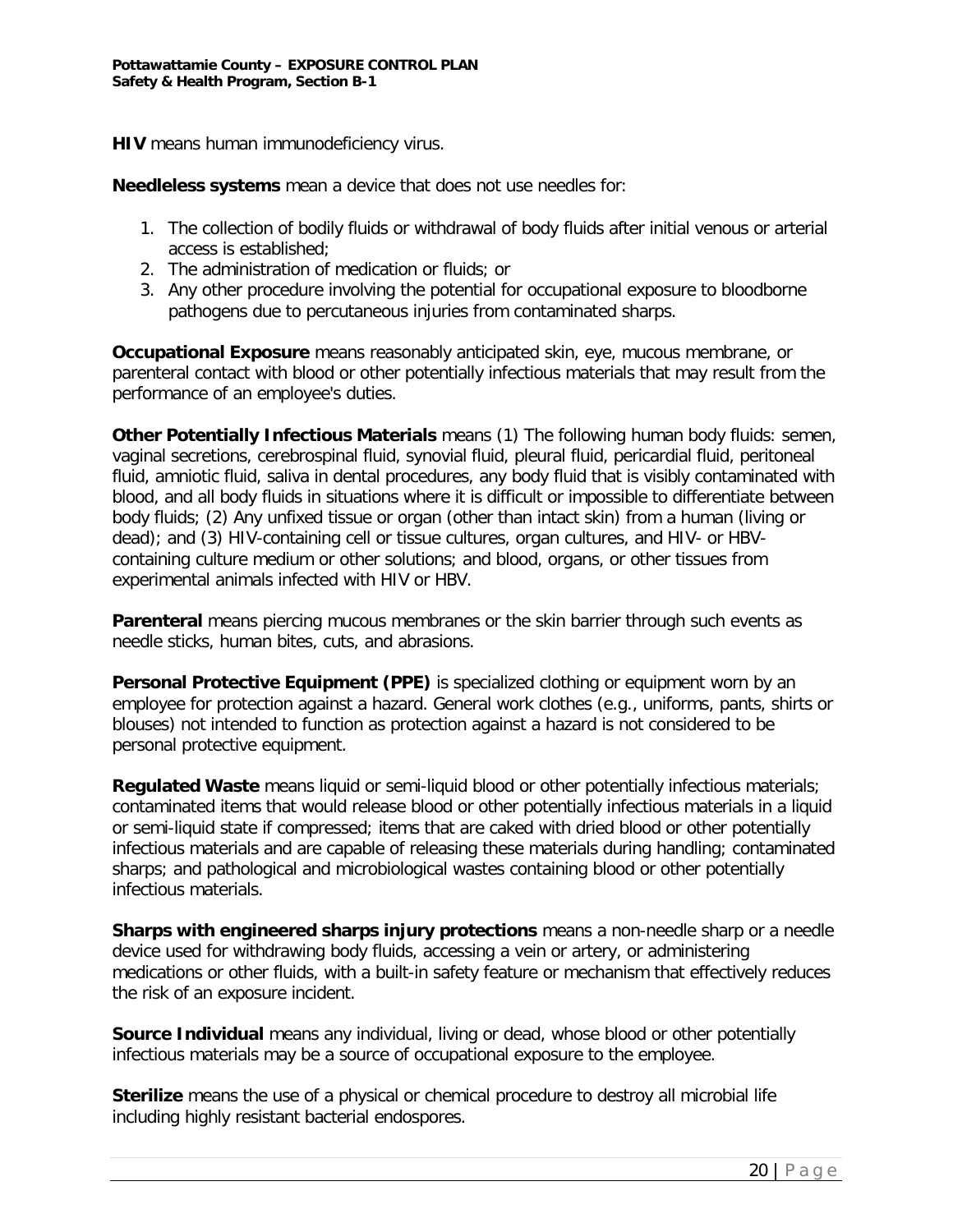#### **Pottawattamie County – EXPOSURE CONTROL PLAN Safety & Health Program, Section B-1**

**Tuberculosis (TB)** means a disease caused by a bacterium called Mycobacterium tuberculosis**.**  The bacteria usually attack the lungs, but it can attack any part of the body such as the kidney, spine, and brain.

**Universal Precautions** is an approach to infection control. According to the concept of Universal Precautions, all human blood and certain human body fluids are treated as if known to be infectious for HIV, HBV, and other bloodborne pathogens.

**Work Practice Controls** means controls that reduce the likelihood of exposure by altering the manner in which a task is performed (e.g., prohibiting recapping of needles by a two-handed technique).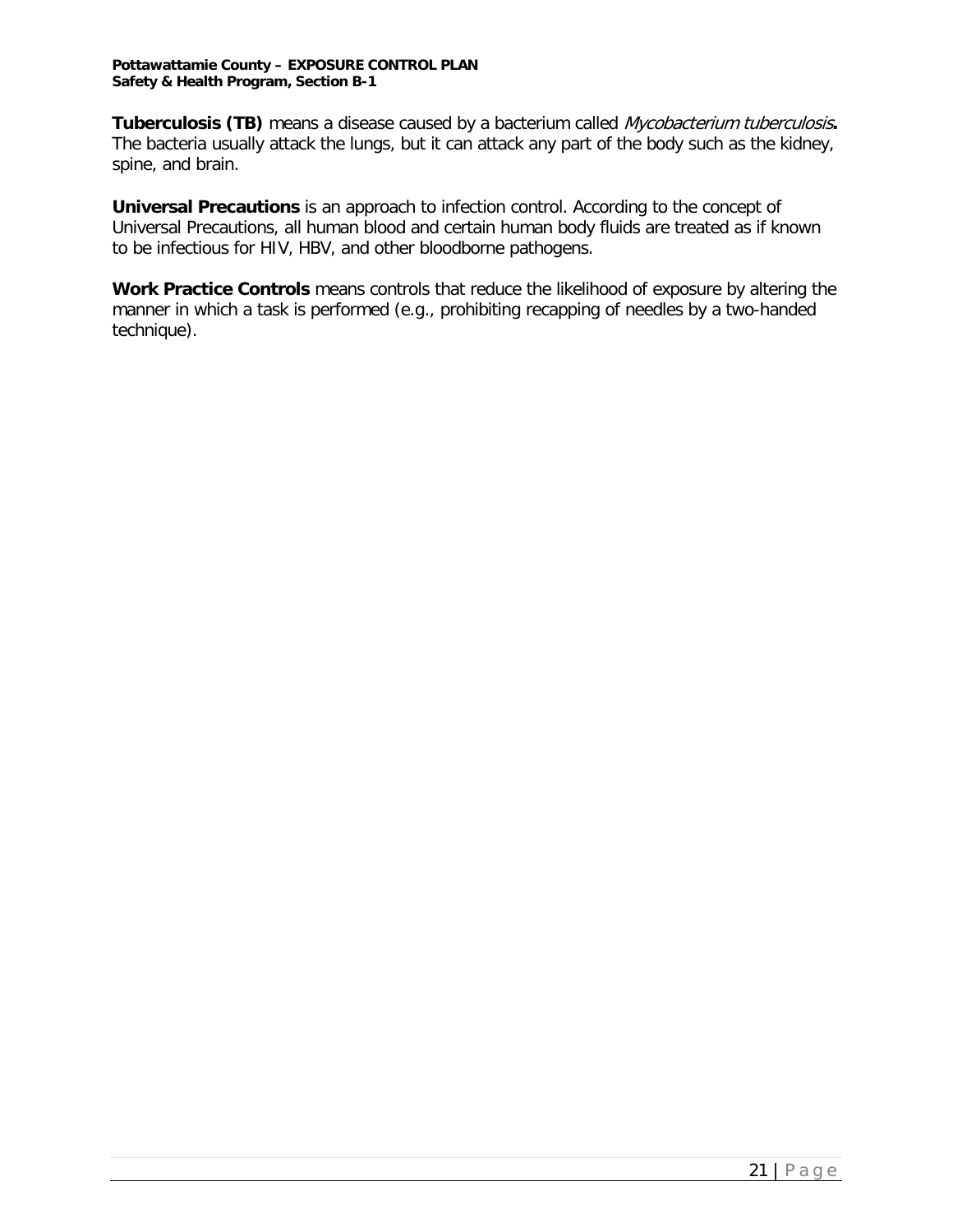# **MODEL FORMS**

Model forms for this program are located on the following pages. Departments may modify or develop their own forms based on the specific needs of their department.

> Modified forms are subject to review and approval of Risk Management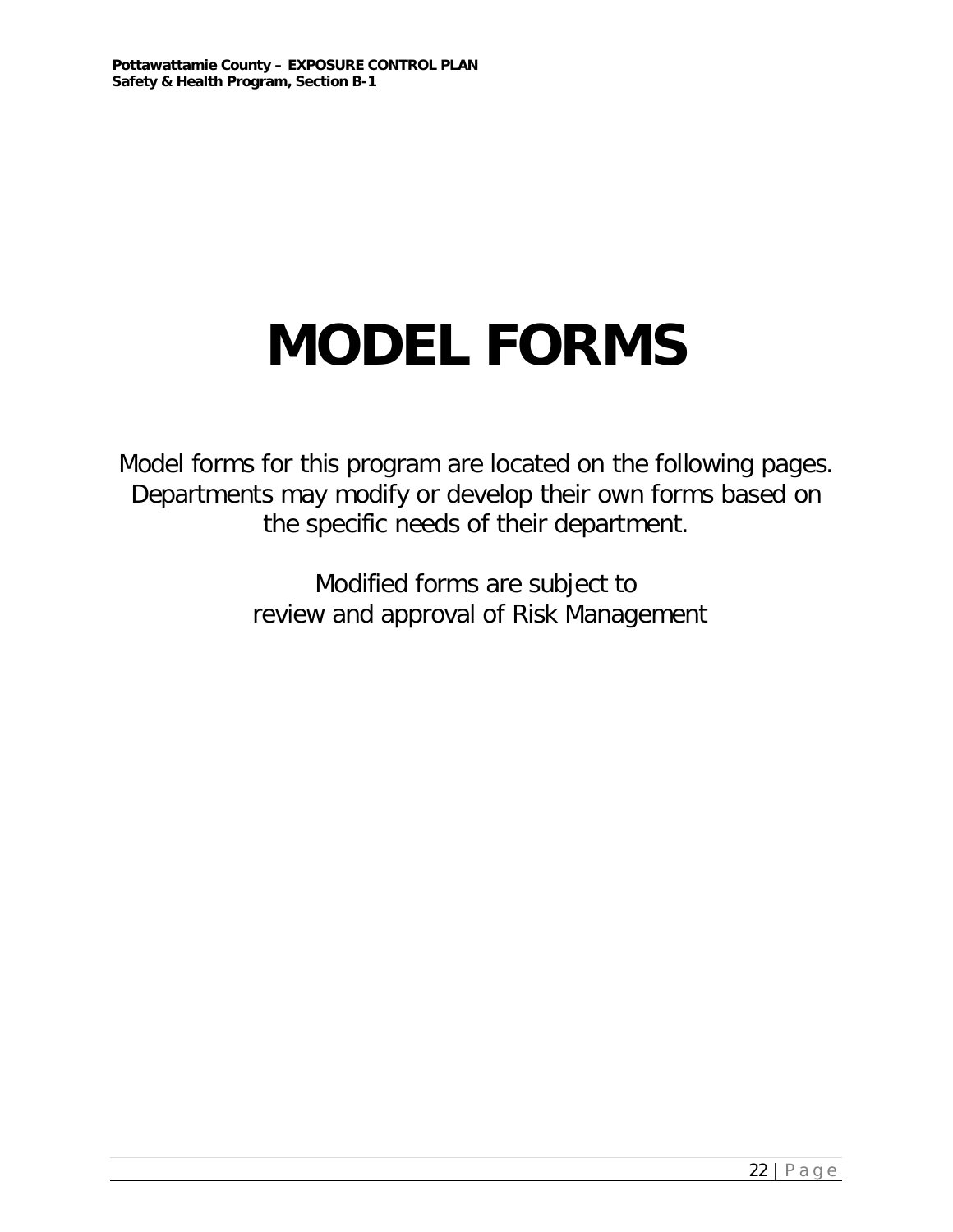#### **Appendix A: Exposure Incident Investigation Form**

Date of Incident: \_\_\_\_\_\_\_\_\_\_\_\_\_\_\_\_\_\_\_\_\_\_\_ Time of Incident: \_\_\_\_\_\_\_\_\_\_\_\_\_\_\_\_\_

Potentially Infectious Materials Involved:

\_\_\_\_\_\_\_\_\_\_\_\_\_\_\_\_\_\_\_\_\_\_\_\_\_\_\_\_\_\_\_\_

Type (i.e. blood, urine, vomitus, feces, and sharps):

Source: \_\_\_\_\_\_\_\_\_\_\_\_\_\_\_\_\_\_\_\_\_\_\_\_\_\_\_\_\_\_\_\_\_\_\_\_\_\_\_\_\_\_\_\_\_\_\_\_\_\_\_\_\_\_\_\_\_\_\_\_\_\_\_\_

Body Part(s) Exposed & Route of Exposure:

Circumstances: (Work being performed, etc.)

How Incident Was Caused: (Accident, equipment malfunction, etc.)

Personal Protective Equipment Used:

Actions Taken: (Decontamination, clean up, reporting, etc.)

Recommendations for Avoiding Repetition:

Witnesses: \_\_\_\_\_\_\_\_\_\_\_\_\_\_\_\_\_\_\_\_\_\_\_\_\_\_\_\_\_\_\_\_\_\_\_\_\_\_\_\_\_\_\_\_\_\_\_\_\_\_\_\_\_\_\_\_\_\_\_\_\_\_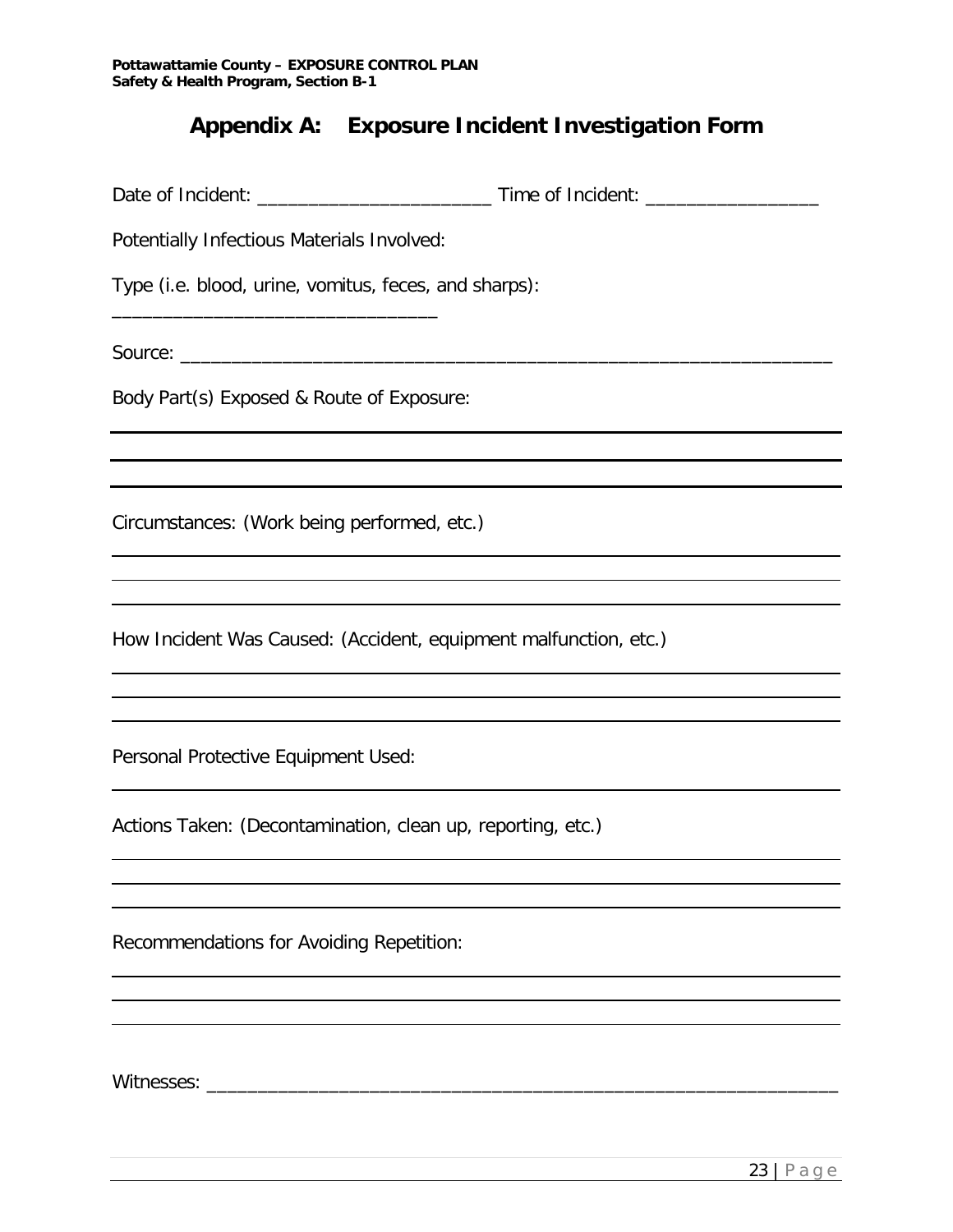| <b>Appendix B: Witness Statement</b> |                                                                           |  |                                                                                   |  |  |
|--------------------------------------|---------------------------------------------------------------------------|--|-----------------------------------------------------------------------------------|--|--|
|                                      |                                                                           |  |                                                                                   |  |  |
|                                      |                                                                           |  |                                                                                   |  |  |
|                                      | Write in your own words what occurred; please be as thorough as possible: |  |                                                                                   |  |  |
|                                      |                                                                           |  |                                                                                   |  |  |
|                                      |                                                                           |  | ,我们也不能会有什么。""我们的人,我们也不能会不能会不能会不能会不能会不能会不能会不能会不能会不能会。""我们的人,我们也不能会不能会不能会不能会不能会不能会  |  |  |
|                                      |                                                                           |  | ,我们也不能在这里的时候,我们也不能在这里的时候,我们也不能在这里的时候,我们也不能会不能在这里的时候,我们也不能会不能会不能会不能会不能会不能会不能会不能会不  |  |  |
|                                      |                                                                           |  | ,我们也不能在这里的时候,我们也不能在这里的时候,我们也不能在这里的时候,我们也不能会在这里的时候,我们也不能会在这里的时候,我们也不能会在这里的时候,我们也不能 |  |  |
|                                      |                                                                           |  |                                                                                   |  |  |
|                                      |                                                                           |  |                                                                                   |  |  |
|                                      |                                                                           |  |                                                                                   |  |  |
|                                      |                                                                           |  |                                                                                   |  |  |
|                                      |                                                                           |  |                                                                                   |  |  |
|                                      |                                                                           |  |                                                                                   |  |  |
|                                      |                                                                           |  |                                                                                   |  |  |
|                                      |                                                                           |  |                                                                                   |  |  |
|                                      |                                                                           |  |                                                                                   |  |  |
|                                      |                                                                           |  |                                                                                   |  |  |